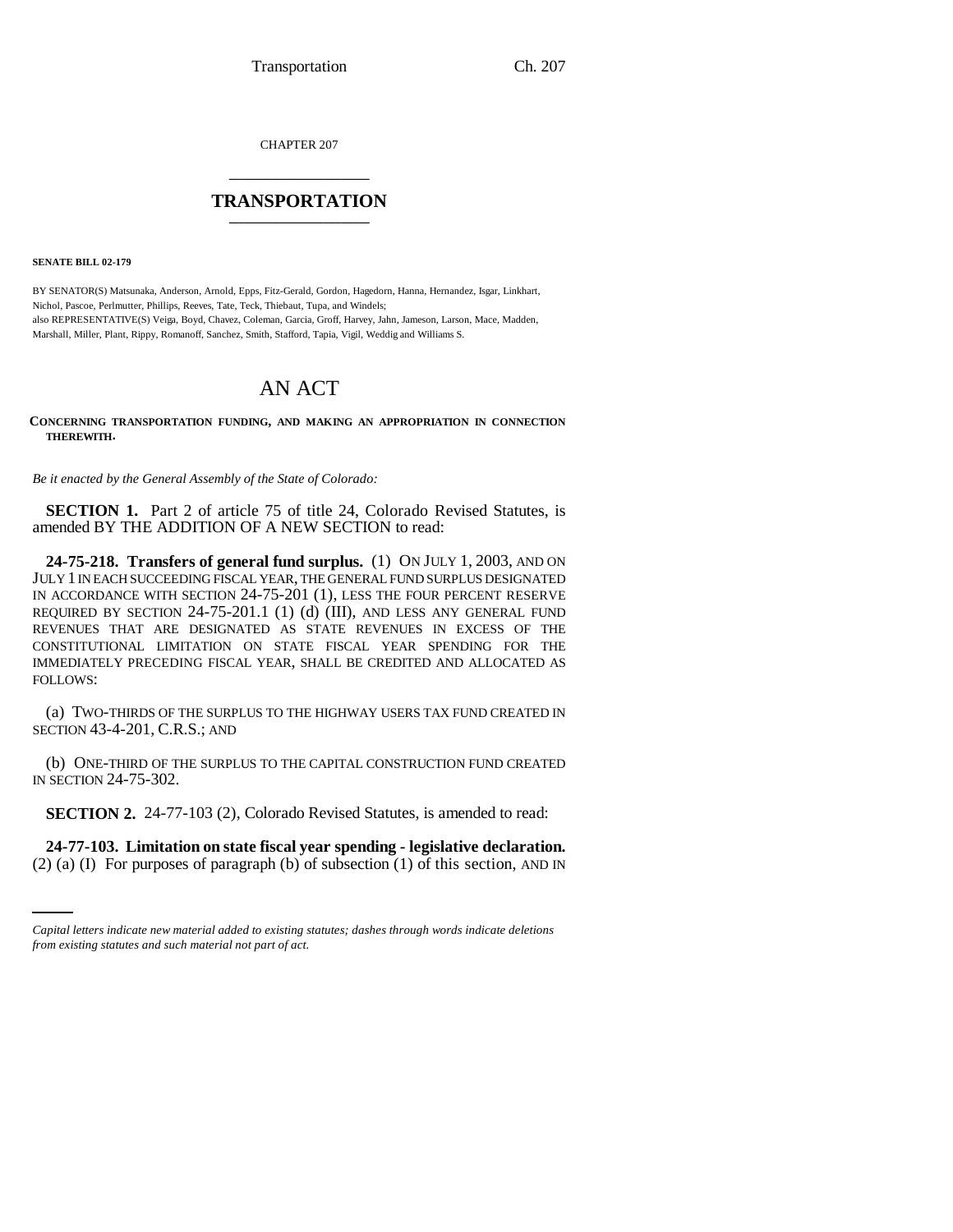ACCORDANCE WITH SECTION 20 (7) (a) OF ARTICLE X OF THE STATE CONSTITUTION, the percentage of allowable increase in state fiscal year spending shall equal the sum of inflation as modified by the percentage change in state population in the prior calendar year.

(II) THE GENERAL ASSEMBLY HEREBY FINDS AND DECLARES THAT:

(A) SECTION 20 (7) (a) OF ARTICLE X OF THE STATE CONSTITUTION REQUIRES THE MAXIMUM ANNUAL PERCENTAGE CHANGE IN STATE FISCAL YEAR SPENDING TO EQUAL INFLATION PLUS THE PERCENTAGE CHANGE IN STATE POPULATION IN THE PRIOR CALENDAR YEAR ADJUSTED FOR REVENUE CHANGES APPROVED BY VOTERS.

(B) IT IS THE CONSIDERED JUDGMENT OF THE GENERAL ASSEMBLY THAT THE INCLUSION OF INFLATION AND THE PERCENTAGE CHANGE IN STATE POPULATION IN THE PRIOR CALENDAR YEAR WHEN CALCULATING THE MAXIMUM ANNUAL PERCENTAGE CHANGE IN STATE FISCAL YEAR SPENDING IS DESIGNED TO ALLOW STATE FISCAL YEAR SPENDING TO INCREASE TO THE EXTENT NECESSARY, BUT ONLY TO THE EXTENT NECESSARY, TO ENSURE THAT STATE POPULATION GROWTH AND INFLATION, WHICH ARE FACTORS BEYOND THE DIRECT CONTROL OF STATE GOVERNMENT, DO NOT UNDULY AFFECT THE ABILITY OF THE STATE TO FUND TRANSPORTATION PROJECTS AND OTHER PROJECTS AND SERVICES NEEDED TO MEET THE DEMANDS OF A GROWING POPULATION.

(III) THE GENERAL ASSEMBLY FURTHER FINDS AND DECLARES THAT:

(A) FOR THE PURPOSE OF DETERMINING THE MAXIMUM PERCENTAGE CHANGE IN STATE FISCAL YEAR SPENDING FOR ANY GIVEN FISCAL YEAR, SECTION 20 (7) (a) OF ARTICLE X OF THE STATE CONSTITUTION REQUIRES THE STATE TO ANNUALLY DETERMINE POPULATION BY ANNUAL FEDERAL CENSUS ESTIMATES AND TO FURTHER ADJUST THE POPULATION DETERMINED EVERY DECADE TO MATCH THE DECENNIAL FEDERAL CENSUS.

(B) SECTION 20 (7) (a) OF ARTICLE X OF THE STATE CONSTITUTION DOES NOT SPECIFY HOW ADJUSTMENTS TO POPULATION TO MATCH THE DECENNIAL FEDERAL CENSUS ARE TO BE MADE AND IT IS THEREFORE WITHIN THE LEGISLATIVE PREROGATIVE TO DETERMINE THE MANNER IN WHICH SUCH ADJUSTMENTS ARE TO BE MADE.

(C) THE RESULTS OF THE 2000 FEDERAL CENSUS INDICATE THAT THE ANNUAL FEDERAL CENSUS ESTIMATES USED TO DETERMINE POPULATION FOR THE PURPOSE OF DETERMINING THE MAXIMUM ANNUAL PERCENTAGE CHANGE IN STATE FISCAL YEAR SPENDING IN THE FISCAL YEARS PRIOR TO THE 2001-02 FISCAL YEAR UNDERESTIMATED POPULATION GROWTH IN THE STATE, WHICH CAUSED A CUMULATIVE REDUCTION IN THE MAXIMUM ANNUAL PERCENTAGE CHANGE IN STATE FISCAL YEAR SPENDING DURING THE PRIOR FISCAL YEARS, RESULTED IN OVER-REFUNDS OF STATE REVENUES DURING THE PRIOR FISCAL YEARS, AND IMPAIRED THE STATE'S ABILITY TO FUND TRANSPORTATION PROJECTS AND OTHER PROJECTS AND SERVICES NEEDED TO MEET THE DEMANDS OF THE STATE'S GROWING POPULATION.

(D) IT IS CONSISTENT WITH THE PURPOSES OF SECTION 20 (7) (a) OF ARTICLE X OF THE STATE CONSTITUTION FOR THE GENERAL ASSEMBLY TO ENACT LEGISLATION THAT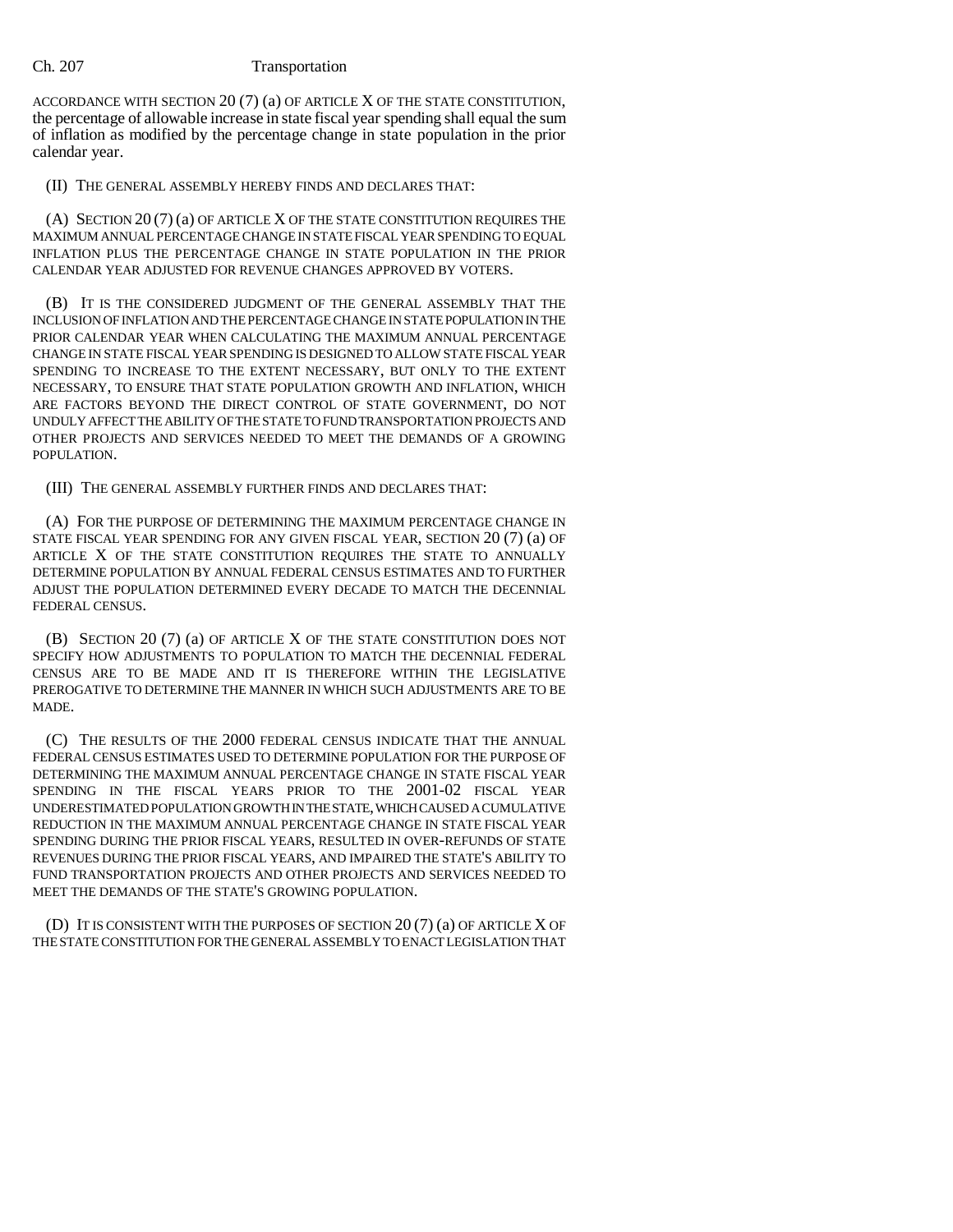#### Transportation Ch. 207

WILL ENSURE THAT THE STATE CAN RECOUP STATE REVENUES LOST BECAUSE THE UNDERESTIMATES OF POPULATION GROWTH IN THE STATE IN THE FISCAL YEARS PRIOR TO THE 2001-02 FISCAL YEAR RESULTED IN OVER-REFUNDS OF STATE REVENUES AND THAT THE STATE CAN ALSO RECOUP STATE REVENUES LOST IN THE FUTURE DUE TO OVER-REFUNDS RESULTING FROM FUTURE UNDERESTIMATES OF POPULATION GROWTH.

(E) THE MECHANISM FOR ALLOWING THE ADJUSTMENT OF POPULATION EVERY DECADE TO MATCH THE FEDERAL CENSUS TO OCCUR OVER MORE THAN ONE FISCAL YEAR WHEN THE ACTUAL AMOUNT OF STATE FISCAL YEAR SPENDING FOR THE FIRST FISCAL YEAR IN WHICH SUCH AN ADJUSTMENT CAN BE MADE IS INSUFFICIENT TO ALLOW THE STATE TO RECOUP THE FULL AMOUNT OF ALL OVER-REFUNDS RESULTING FROM UNDERESTIMATES OF POPULATION GROWTH THAT IS SET FORTH IN SUBPARAGRAPH (II.5) OF PARAGRAPH (b) OF THIS SUBSECTION (2), IS REASONABLE, NECESSARY, IN THE BEST INTERESTS OF THE STATE, AND CONSISTENT WITH THE REQUIREMENTS AND OBJECTIVES OF SECTION 20 (7) (a) OF ARTICLE X OF THE STATE CONSTITUTION.

(b) (I) Except as otherwise provided in subparagraph  $(H)$  SUBPARAGRAPHS (II) AND  $(II.5)$  of this paragraph  $(b)$ , the percentage change in state population for any given calendar year shall be the percentage change between the estimate of state population due to be issued by the United States bureau of census in December of such calendar year with a reference date of July 1 of the same calendar year and the estimate of state population due to be issued by the United States bureau of census in December of the same calendar year with a reference date of July 1 of the immediately preceding calendar year.

(II) EXCEPT AS OTHERWISE PROVIDED IN SUBPARAGRAPH (II.5) OF THIS PARAGRAPH (b), for any calendar year for which an estimate of state population is not issued due to the federal census of the United States bureau of census, the percentage change in state population for such calendar year shall be the percentage change between the state population as reported in the federal census conducted by the United States bureau of census due in December of such calendar year and the estimate of state population due to be issued by the United States bureau of census in December of the same year with a reference date of July 1 of the immediately preceding calendar year.

(II.5) (A) IF THE LIMITATION ON STATE FISCAL YEAR SPENDING FOR A GIVEN FISCAL YEAR IS CALCULATED WITH A PERCENTAGE OF ALLOWABLE INCREASE IN STATE FISCAL YEAR SPENDING THAT INCLUDES A PERCENTAGE CHANGE IN STATE POPULATION DETERMINED IN ACCORDANCE WITH SUBPARAGRAPH (II) OF THIS PARAGRAPH (b) AND THE LIMITATION ON STATE FISCAL YEAR SPENDING EXCEEDS THE ACTUAL AMOUNT OF STATE FISCAL YEAR SPENDING FOR THAT FISCAL YEAR, THE PERCENTAGE CHANGE IN STATE POPULATION SHALL BE REDUCED SO THAT THE LIMITATION ON STATE FISCAL YEAR SPENDING FOR THAT FISCAL YEAR CALCULATED WITH A PERCENTAGE OF ALLOWABLE INCREASE IN STATE FISCAL YEAR SPENDING THAT INCLUDES SUCH REDUCED PERCENTAGE CHANGE IN STATE POPULATION EQUALS THE AMOUNT OF STATE FISCAL YEAR SPENDING FOR THAT FISCAL YEAR.

(B) THE DIFFERENCE BETWEEN THE PERCENTAGE CHANGE IN STATE POPULATION DETERMINED IN ACCORDANCE WITH SUBPARAGRAPH (II) OF THIS PARAGRAPH (b) AND THE REDUCED PERCENTAGE CHANGE IN STATE POPULATION USED TO CALCULATE THE LIMITATION ON STATE FISCAL YEAR SPENDING PURSUANT TO SUB-SUBPARAGRAPH (A)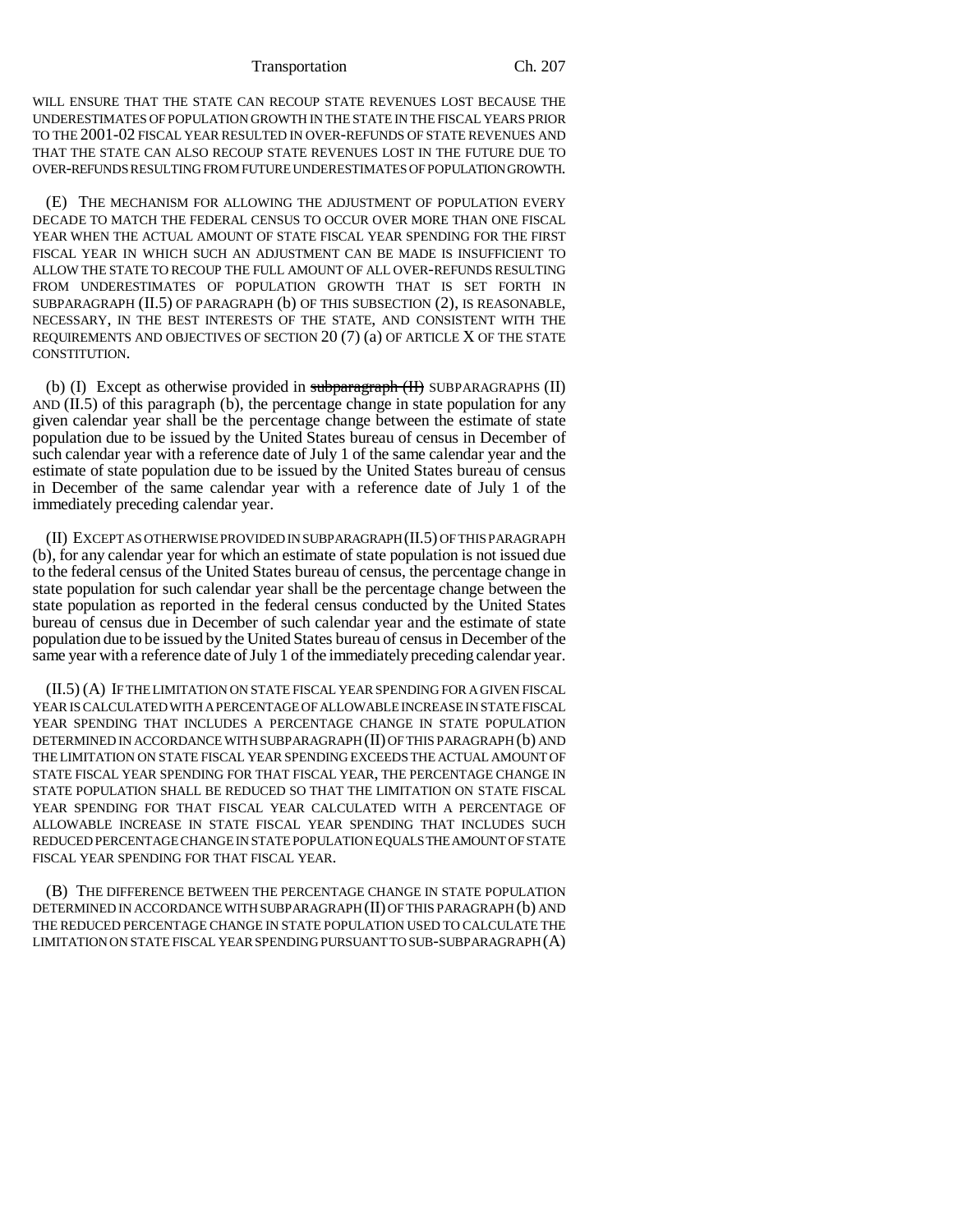OF THIS SUBPARAGRAPH (II.5) SHALL BE CARRIED FORWARD AS AN ADJUSTMENT OF THE PERCENTAGE CHANGE IN STATE POPULATION DETERMINED PURSUANT TO SUBPARAGRAPH (I) OF THIS PARAGRAPH (b) FOR A MAXIMUM PERIOD OF NINE FISCAL YEARS. IF THE AMOUNT OF STATE FISCAL YEAR SPENDING FOR THE IMMEDIATELY SUBSEQUENT FISCAL YEAR EXCEEDS THE LIMITATION ON STATE FISCAL YEAR SPENDING FOR THAT FISCAL YEAR, THE UNUSED ADJUSTMENT SHALL BE ADDED FIRST TO THE PERCENTAGE CHANGE IN STATE POPULATION DETERMINED PURSUANT TO SUBPARAGRAPH (I) OF THIS PARAGRAPH (b) THAT IS INCLUDED IN THE PERCENTAGE OF THE ALLOWABLE INCREASE IN STATE FISCAL YEAR SPENDING USED IN CALCULATING THE LIMITATION ON STATE FISCAL YEAR SPENDING FOR THAT FISCAL YEAR TO THE GREATEST EXTENT POSSIBLE WITHOUT CAUSING THE LIMITATION ON STATE FISCAL YEAR SPENDING TO EXCEED THE ACTUAL AMOUNT OF STATE FISCAL YEAR SPENDING FOR THAT FISCAL YEAR.

(C) ANY REMAINING PORTION OF THE UNUSED ADJUSTMENT SHALL CONTINUE TO BE ADDED, TO THE GREATEST EXTENT POSSIBLE, TO THE PERCENTAGE CHANGE IN STATE POPULATION DETERMINED PURSUANT TO SUBPARAGRAPH (I) OF THIS PARAGRAPH (b) THAT IS INCLUDED IN THE PERCENTAGE OF ALLOWABLE INCREASE IN STATE FISCAL YEAR SPENDING USED IN CALCULATING THE LIMITATION ON STATE FISCAL YEAR SPENDING FOR SUBSEQUENT FISCAL YEARS WITHOUT CAUSING THE LIMITATION ON STATE FISCAL YEAR SPENDING FOR A GIVEN FISCAL YEAR TO EXCEED THE ACTUAL AMOUNT OF STATE FISCAL YEAR SPENDING FOR THAT FISCAL YEAR.

(D) ANY PORTION OF THE UNUSED ADJUSTMENT THAT REMAINS UNUSED AFTER THE EXPIRATION OF THE MAXIMUM PERIOD OF NINE FISCAL YEARS SHALL NOT BE INCLUDED IN THE PERCENTAGE OF ALLOWABLE INCREASE IN STATE FISCAL YEAR SPENDING USED IN CALCULATING THE LIMITATION ON STATE FISCAL YEAR SPENDING FOR ANY FISCAL YEAR SUBSEQUENT TO THE EXPIRATION OF SUCH PERIOD.

**SECTION 3.** 30-11-101 (1) (f), Colorado Revised Statutes, is amended, and the said 30-11-101 (1) is further amended BY THE ADDITION OF A NEW PARAGRAPH, to read:

**30-11-101. Powers of counties.** (1) Each organized county within the state shall be a body corporate and politic, and as such shall be empowered for the following purposes:

(f) To develop, maintain, and operate mass transportation systems, which power shall be vested either individually in the board of county commissioners or jointly with other political subdivisions or governmental entities formed pursuant to the provisions of part 2 of article 1 of title 29, C.R.S. Except that AS PROVIDED IN PARAGRAPH  $(i)$  OF THIS SUBSECTION  $(1)$ , this provision shall not apply to any county or portion thereof encompassed by the regional transportation district as formed pursuant to the provisions of article 9 of title 32, C.R.S. Counties, by ordinance adopted, administered, and enforced in accordance with part 4 of article 15 of this title, shall have the authority: To fix, maintain, and revise passenger fees, rates, and charges, and terms and conditions for such systems; to prescribe the method of development, maintenance, and operation of such mass transportation systems; and to receive contributions, gifts, or other support from public and private entities to defray the operating costs of such systems.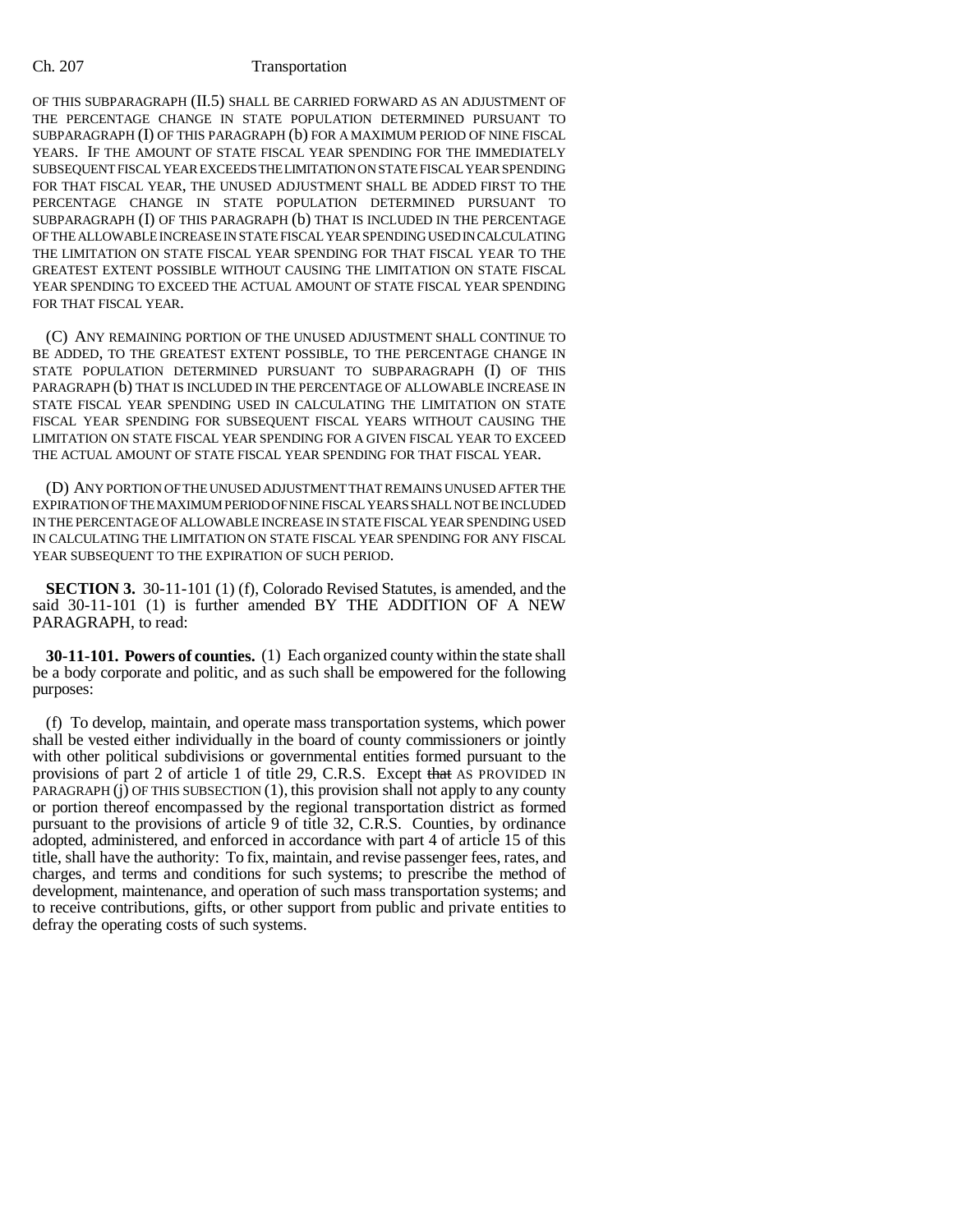### Transportation Ch. 207

(j) FOR ANY COUNTY LOCATED IN WHOLE OR IN PART WITHIN THE BOUNDARIES OF THE REGIONAL TRANSPORTATION DISTRICT, TO PROVIDE TRANSIT SERVICES IN COOPERATION WITH AND PURSUANT TO CONSULTATION WITH THE BOARD OF DIRECTORS OF THE DISTRICT. FOR PURPOSES OF THIS PARAGRAPH (j), "COUNTY" MEANS ANY COUNTY OR CITY AND COUNTY.

**SECTION 4.** The introductory portion to 32-9-119 (2) (a), Colorado Revised Statutes, is amended to read:

**32-9-119. Additional powers of district.** (2) (a) To provide revenue to finance the operations of the district, to defray the cost of construction of capital improvements and acquisition of capital equipment, and to pay the interest and principal on securities of the district, the board, for and on behalf of the district after approval by election held pursuant to articles 1 to 13 of title 1, C.R.S., shall have the power to levy uniformly throughout the district a sales tax at the rate of six-tenths of one percent, OR AT THE RATE OF ONE PERCENT IF APPROVED BY THE ELIGIBLE ELECTORS OF THE DISTRICT IN ACCORDANCE WITH SECTION 32-9-119.4, upon every transaction or other incident with respect to which a sales tax is now levied by the state, pursuant to the provisions of article 26 of title 39, C.R.S.; except that:

**SECTION 5.** Article 9 of title 32, Colorado Revised Statutes, is amended BY THE ADDITION OF A NEW SECTION to read:

**32-9-119.4. Election for a sales tax rate increase - petition requirement.** (1) FOR PURPOSES OF COMPLYING WITH THE PROVISIONS OF SECTION 20 (4) OF ARTICLE X OF THE STATE CONSTITUTION AND UPON RECEIPT OF A NOTICE FROM THE SECRETARY OF STATE STATING THAT A VALID PETITION HAS BEEN FILED AND VERIFIED AND THE ADOPTION BY THE BOARD OF AN APPROPRIATE RESOLUTION, THE BOARD MAY SUBMIT TO THE REGISTERED ELECTORS WITHIN THE GEOGRAPHICAL BOUNDARIES OF THE DISTRICT AT ANY GENERAL ELECTION OR ELECTION HELD IN NOVEMBER OF AN ODD-NUMBERED YEAR, THE BALLOT QUESTION SET FORTH IN SUBSECTION (3) OF THIS SECTION.

## (2) A VALID PETITION:

(a) SHALL REQUEST THAT THE BOARD SUBMIT THE BALLOT QUESTION SET FORTH IN SUBSECTION (3) OF THIS SECTION TO THE REGISTERED ELECTORS WITHIN THE GEOGRAPHICAL BOUNDARIES OF THE DISTRICT;

(b) SHALL BE SIGNED BY A NUMBER OF SUCH REGISTERED ELECTORS EQUAL TO AT LEAST FIVE PERCENT OF THE TOTAL NUMBER OF VOTES CAST WITHIN THE GEOGRAPHICAL BOUNDARIES OF THE DISTRICT FOR ALL CANDIDATES FOR THE OFFICE OF SECRETARY OF STATE AT THE PREVIOUS GENERAL ELECTION; AND

(c) SHALL HAVE THE REQUIRED SIGNATURES VERIFIED BY THE SECRETARY OF STATE IN ACCORDANCE WITH SUBSECTION (4) OF THIS SECTION.

(3) (a) EXCEPT AS OTHERWISE PROVIDED IN PARAGRAPH (b) OF THIS SUBSECTION (3), THE BALLOT QUESTION TO BE SUBMITTED BY THE BOARD PURSUANT TO SUBSECTION (1) OF THIS SECTION SHALL BE AS FOLLOWS: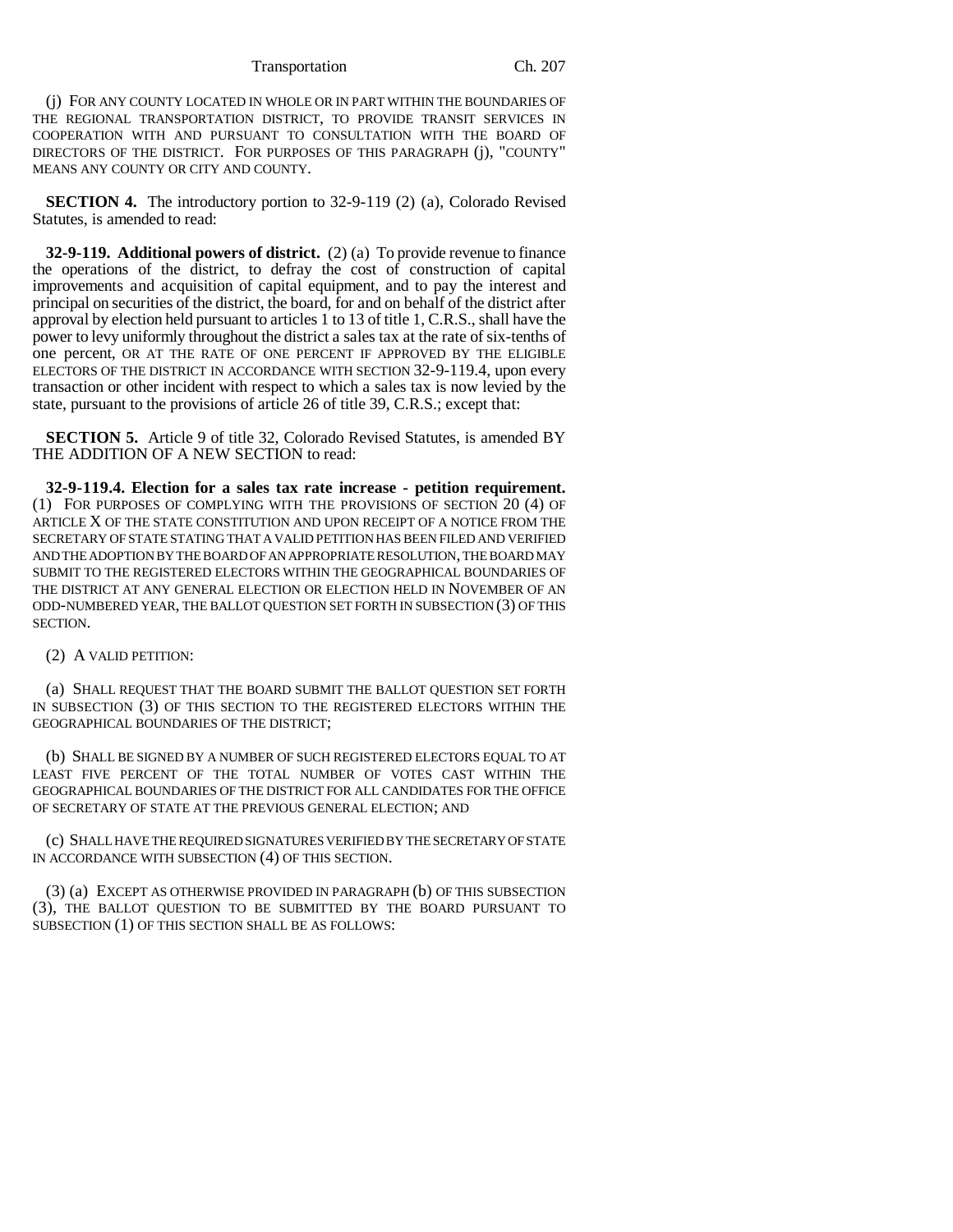"SHALL REGIONAL TRANSPORTATION DISTRICT TAXES BE INCREASED (FIRST FULL FISCAL YEAR DOLLAR INCREASE) ANNUALLY AND BY WHATEVER ADDITIONAL AMOUNTS ARE RAISED ANNUALLY THEREAFTER BY INCREASING THE RATE OF SALES TAX LEVIED BY THE DISTRICT BY FOUR-TENTHS OF ONE PERCENT, FROM THE CURRENT SIX-TENTHS OF ONE PERCENT TO ONE PERCENT COMMENCING JANUARY 1 (FIRST CALENDAR YEAR THAT COMMENCES AFTER THE ELECTION AT WHICH THE BALLOT QUESTION IS SUBMITTED), AND, IN CONNECTION THEREWITH, SHALL REGIONAL TRANSPORTATION DISTRICT DEBT BE INCREASED (PRINCIPAL AMOUNT), WITH A REPAYMENT COST OF (MAXIMUM TOTAL DISTRICT COST) WITH ALL PROCEEDS OF DEBT AND TAXES TO BE USED AND SPENT FOR THE CONSTRUCTION AND OPERATION OF A FIXED GUIDE WAY MASS TRANSIT SYSTEM, THE CONSTRUCTION OF ADDITIONAL PARK-N-RIDE LOTS, THE EXPANSION AND IMPROVEMENT OF EXISTING PARK-N-RIDE LOTS, AND INCREASED BUS SERVICE, INCLUDING THE USE OF SMALLER BUSES AND VANS AND ALTERNATIVE FUEL VEHICLES AS APPROPRIATE, AS SPECIFIED IN THE TRANSIT EXPANSION PLAN ADOPTED BY THE BOARD OF DIRECTORS OF THE DISTRICT ON OR BEFORE (SPECIFIED DATE) AND SHALL DEBT BE EVIDENCED BY BONDS, NOTES, OR OTHER MULTIPLE-FISCAL YEAR OBLIGATIONS INCLUDING REFUNDING BONDS THAT MAY BE ISSUED AS A LOWER OR HIGHER RATE OF INTEREST AND INCLUDING DEBT THAT MAY HAVE A REDEMPTION PRIOR TO MATURITY WITH OR WITHOUT PAYMENT OF A PREMIUM, PAYABLE FROM ALL REVENUES GENERATED BY SAID TAX INCREASE, FEDERAL FUNDS, INVESTMENT INCOME, PUBLIC AND PRIVATE CONTRIBUTIONS, AND OTHER REVENUES AS THE BOARD MAY DETERMINE, AND WITH SUCH REVENUES RAISED BY THE SALES TAX RATE INCREASE AND THE PROCEEDS OF DEBT OBLIGATIONS AND ANY INVESTMENT INCOME ON SUCH REVENUES AND PROCEEDS BEING EXEMPT FROM THE REVENUE AND SPENDING RESTRICTIONS CONTAINED IN SECTION 20 OF ARTICLE X OF THE COLORADO CONSTITUTION UNTIL SUCH TIME AS ALL DEBT IS REPAID WHEN THE RATE OF TAX WILL BE DECREASED TO THAT AMOUNT NECESSARY FOR THE CONTINUED OPERATION OF THE SYSTEM BUT NOT LESS THAN SIX-TENTHS OF ONE PERCENT?"

(b) THE BALLOT QUESTION SET FORTH IN PARAGRAPH (a) OF THIS SUBSECTION (3) MAY BE MODIFIED BY THE PROPONENTS OF A PETITION OR BY THE DISTRICT TO THE EXTENT NECESSARY TO CONFORM TO THE LEGAL REQUIREMENTS FOR BALLOT QUESTIONS AND TITLES.

(c) IF AT ANY ELECTION A MAJORITY OF THE REGISTERED ELECTORS WITHIN THE GEOGRAPHICAL BOUNDARIES OF THE DISTRICT VOTING ON THE BALLOT QUESTION VOTE AFFIRMATIVELY ON THE BALLOT QUESTION SPECIFIED IN PARAGRAPH (a) OF THIS SUBSECTION (3), THEN THE RATE OF SALES TAX LEVIED BY THE DISTRICT SHALL BE INCREASED BY FOUR-TENTHS OF ONE PERCENT TO A RATE OF ONE PERCENT.

(4) THE PROVISIONS OF ARTICLE 40 OF TITLE 1, C.R.S., REGARDING THE FOLLOWING SUBJECT MATTER SHALL APPLY TO PETITIONS THAT MAY BE SUBMITTED PURSUANT TO THIS SECTION: FORM REQUIREMENTS AND APPROVAL; CIRCULATION OF PETITIONS; ELECTOR INFORMATION AND SIGNATURES ON PETITIONS; AFFIDAVITS AND REQUIREMENTS OF CIRCULATORS OF PETITIONS; AND VERIFICATION OF SIGNATURES, INCLUDING, BUT NOT LIMITED TO, CURE OF AN INSUFFICIENCY OF SIGNATURES AND PROTESTS REGARDING SUFFICIENCY STATEMENTS AND PROCEDURES FOR HEARINGS OR FURTHER APPEALS REGARDING SUCH PROTESTS. THE PROVISIONS OF ARTICLE 40 OF TITLE 1,C.R.S., REGARDING REVIEW AND COMMENT, THE SETTING OF A BALLOT TITLE, INCLUDING, BUT NOT LIMITED TO, THE DUTIES OF THE TITLE BOARD, REHEARINGS AND APPEALS, AND THE NUMBER OF SIGNATURES REQUIRED SHALL NOT APPLY TO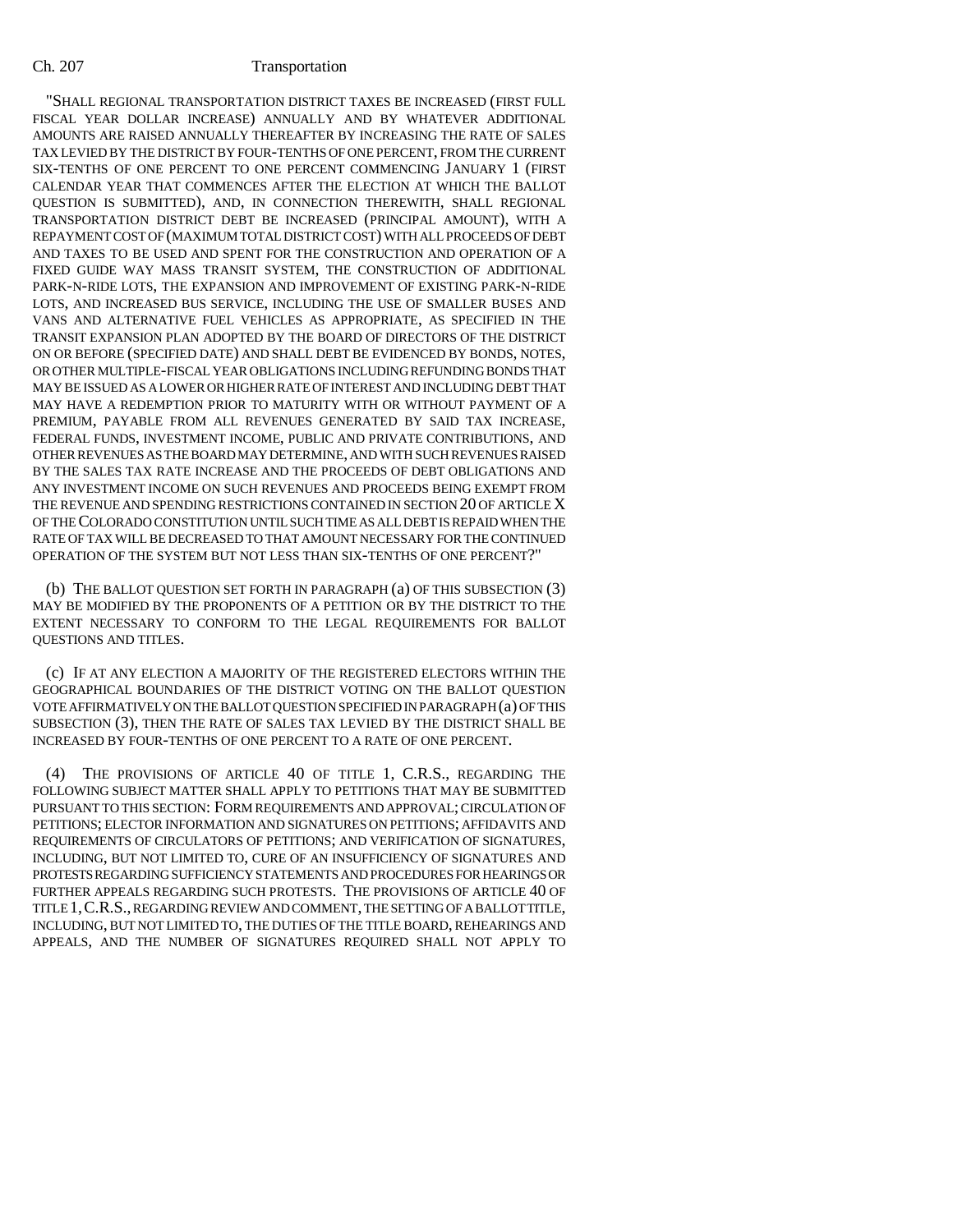PETITIONS THAT MAY BE SUBMITTED PURSUANT TO THIS SECTION.

(5) ANY PETITION SHALL BE FILED WITH THE SECRETARY OF STATE AT LEAST NINETY DAYS BEFORE THE ELECTION AT WHICH THE BALLOT QUESTION SPECIFIED IN THE PETITION IS TO BE SUBMITTED TO THE REGISTERED ELECTORS WITHIN THE GEOGRAPHICAL BOUNDARIES OF THE DISTRICT. NOTICE OF ANY QUESTION TO BE SUBMITTED TO THE REGISTERED ELECTORS WITHIN THE GEOGRAPHICAL BOUNDARIES OF THE DISTRICT AFTER VERIFICATION OF THE SIGNATURES ON ANY PETITION FILED WITH THE SECRETARY OF STATE AND AT WHICH ELECTION SUCH QUESTION SHALL BE SUBMITTED SHALL BE FILED BY THE BOARD IN THE OFFICE OF THE SECRETARY OF STATE PRIOR TO FIFTY-FIVE DAYS BEFORE THE ELECTION.

(6) PRIOR TO THE GENERAL ELECTION AT WHICH ANY QUESTION IS TO BE SUBMITTED TO THE REGISTERED ELECTORS PURSUANT TO SUBSECTION (1) OF THIS SECTION, THE BOARD SHALL HOLD AT LEAST TWO PUBLIC HEARINGS IN EACH OF THE COUNTIES INCLUDED, IN WHOLE OR IN PART, WITHIN THE DISTRICT.

(7) (a) NO PUBLIC MONEYS FROM THE STATE, ANY CITY, TOWN, CITY AND COUNTY, OR COUNTY SHALL BE EXPENDED BY THE PUBLIC ENTITY OR BY ANY PRIVATE ENTITY OR PRIVATE PERSON TO ADVERTISE, PROMOTE, OR PURCHASE COMMERCIAL PROMOTION OR ADVERTISEMENT TO URGE ELECTORS TO VOTE IN FAVOR OF OR AGAINST ANY QUESTION SUBMITTED AT AN ELECTION PURSUANT TO THE PROVISIONS OF THIS SECTION.

(b) NO QUESTION SUBMITTED TO ELIGIBLE ELECTORS OF THE DISTRICT PURSUANT TO THIS SECTION SHALL OBLIGATE ANY FUNDS OF THE DEPARTMENT OF TRANSPORTATION, NOR SHALL THE APPROVAL OF A QUESTION BY THE ELIGIBLE ELECTORS BE CONSTRUED AS CREATING ANY COMMITMENT OR OBLIGATION OF FUNDS OF THE DEPARTMENT.

(8) IF AT ANY ELECTION A MAJORITY OF THE REGISTERED ELECTORS WITHIN THE GEOGRAPHICAL BOUNDARIES OF THE DISTRICT VOTING ON THE QUESTION VOTE IN THE AFFIRMATIVE ON A BALLOT QUESTION TO INCREASE THE RATE OF SALES TAX LEVIED BY THE DISTRICT AND THEN, IN A CORRESPONDING OR SUBSEQUENT ELECTION, A MAJORITY OF THE REGISTERED ELECTORS WITHIN THE GEOGRAPHICAL BOUNDARIES OF THE DISTRICT VOTING ON THE QUESTION VOTE IN THE AFFIRMATIVE TO LOWER THE RATE OF SALES TAX LEVIED BY THE DISTRICT, THE DISTRICT SHALL DECREASE THE RATE OF THE SALES TAX TO SIX-TENTHS OF ONE PERCENT OR TO AN AMOUNT NECESSARY TO REPAY ALL INDEBTEDNESS OF THE DISTRICT OBLIGATED UNDER THE APPROVED SALES TAX INCREASE, INCLUDING ANY COSTS INCURRED WITH REGARD TO NECESSARY DEBT REPAYMENT BROUGHT ON BY A CORRESPONDING OR SUBSEQUENT SALES TAX REDUCTION, AND FOLLOWING SUCH REPAYMENT TO SIX-TENTHS OF ONE PERCENT.

**SECTION 6.** 39-22-2002 (1), (4), (5) (b), and (5) (c), Colorado Revised Statutes, are amended to read:

**39-2-2002. Fiscal years commencing on or after July 1, 1998 - state sales tax refund - authority of executive director.** (1) If, for any state fiscal year commencing on or after July 1, 1998, the amount of state revenues exceeds the limitation on state fiscal year spending imposed by section 20 (7) (a) of article X of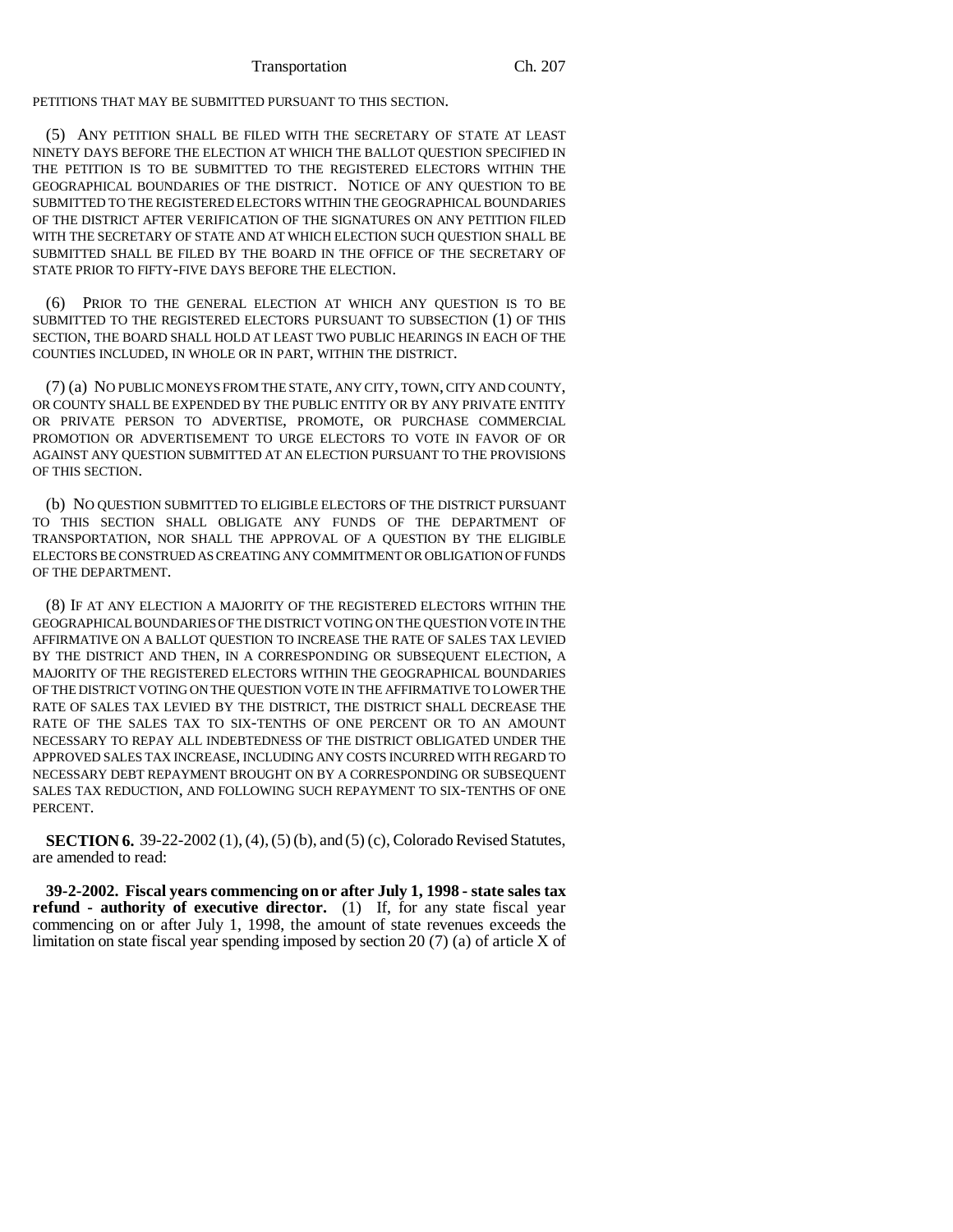the state constitution and voters statewide either have not authorized the state to retain and spend all of the excess revenues for that fiscal year or have authorized the state to retain and spend only a portion of the excess revenues for that fiscal year, the executive director shall, if the amount of the identical individual refund calculated pursuant to paragraph (a) of subsection (2) of this section exceeds fifteen dollars, for the taxable year commencing on or after January 1 of the calendar year in which that fiscal year ended, but prior to January 1 of the subsequent calendar year, calculate a temporary state sales tax refund in accordance with the provisions of this section to refund the amount of excess state revenues that is not refunded by another method established by law. multiplied by one hundred five percent.

(4) No later than October 1 of any given calendar year commencing on or after January 1, 1999, during which the controller certifies, in accordance with the provisions of section 24-77-106.5, C.R.S., that state revenues exceed the limitation on state fiscal year spending imposed by section 20 (7) (a) of article X of the state constitution for the fiscal year ending in that calendar year, the executive director shall, if the amount of the identical individual refund calculated pursuant to subsection (2) of this section exceeds fifteen dollars, calculate the income classifications and the amount of the refund allowed for each income classification pursuant to section 39-22-2003 (3) for the taxable year commencing during said fiscal year that would refund the amount of excess state revenues that is not refunded by another method established by law. multiplied by one hundred five percent.

(5) If one or more ballot questions are submitted to the voters at a statewide election to be held in November of any given calendar year commencing on or after January 1, 1999, that seek authorization for the state to retain and spend all or any portion of the amount of excess revenues for the fiscal year ending during said calendar year, no later than October 1 of said calendar year, the executive director shall, in addition to the calculations required by subsection (4) of this section:

(b) If the amount of any identical refund calculated pursuant to subparagraph (I) of paragraph (a) of this subsection (5) exceeds fifteen dollars, calculate income classifications and the amount of the refund to be allowed for each income classification pursuant to section 39-22-2003 (3) for the taxable year commencing during said fiscal year that would refund the amount of excess state revenues, if any, required to be refunded if one or more of such ballot questions are approved by voters statewide and that is not refunded by another method established by law; multiplied by one hundred five percent;

(c) If the amount of the identical refund calculated pursuant to subparagraph (II) of paragraph (a) of this subsection (5) exceeds fifteen dollars, calculate income classifications and the amount of the refund to be allowed for each income classification pursuant to section 39-22-2003 (3) for the taxable year commencing during said fiscal year that would refund the amount of excess state revenues, if any, required to be refunded if all of such ballot questions are not approved by voters statewide and that is not refunded by another method established by law. multiplied by one hundred five percent.

**SECTION 7.** 42-4-1012 (1) (d) (IV), Colorado Revised Statutes, is amended to read: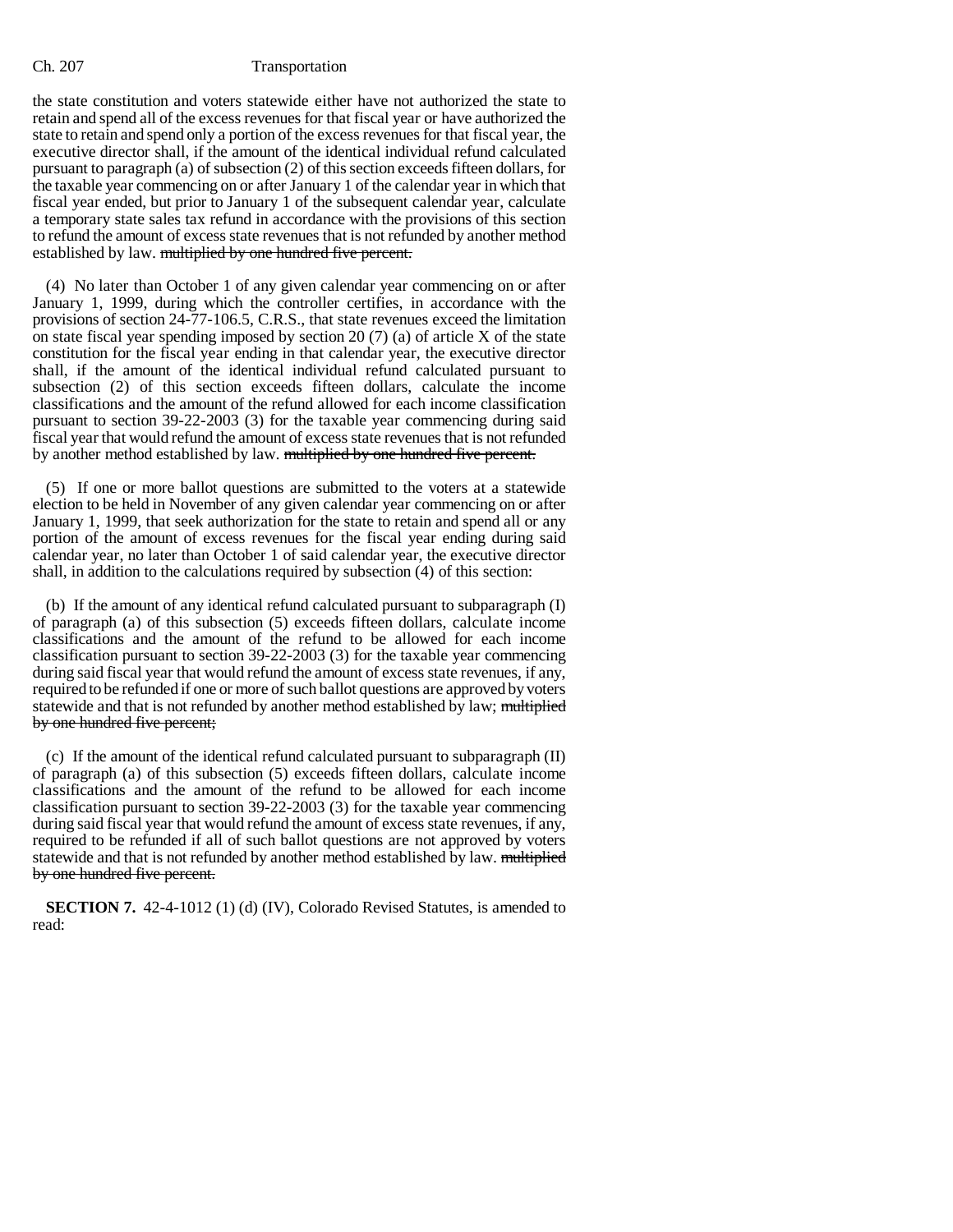Transportation Ch. 207

**42-4-1012. High occupancy vehicle (GOV) and high occupancy toll (HOT) lanes.** (1) (d) The department shall develop and adopt functional specifications and standards for an automatic vehicle identification system for use on high occupancy vehicle lanes, high occupancy toll lanes, any public highway constructed and operated under the provisions of part 5 of article 4 of title 43, C.R.S., and any other street or highway where tolls or charges are imposed for the privilege of traveling upon such street or highway. The specifications and standards shall ensure that:

(IV) There is compatibility between any automatic vehicle identification system in operation on August 4, 1999, and any automatic vehicle identification system designed and installed on and after said date; EXCEPT THAT THE OPERATOR OF AN AUTOMATIC VEHICLE IDENTIFICATION SYSTEM IN OPERATION ON AUGUST 4, 1999, MAY REPLACE SUCH SYSTEM WITH A DIFFERENT SYSTEM THAT IS NOT COMPATIBLE WITH THE SYSTEM IN OPERATION ON AUGUST 4, 1999, SUBJECT TO THE APPROVAL OF THE DEPARTMENT. AFTER THE DEPARTMENT APPROVES SUCH REPLACEMENT, THE SPECIFICATIONS AND STANDARDS DEVELOPED PURSUANT TO THIS PARAGRAPH (d) SHALL BE AMENDED TO REQUIRE COMPATIBILITY WITH THE REPLACEMENT SYSTEM.

**SECTION 8.** 43-4-205, Colorado Revised Statutes, is amended BY THE ADDITION OF A NEW SUBSECTION to read:

**43-4-205. Allocation of fund.** (6.6) THE REVENUES CREDITED TO THE HIGHWAY USERS TAX FUND PURSUANT TO SECTION 24-75-218 (1) (a),C.R.S., SHALL BE PAID TO THE STATE HIGHWAY FUND FOR ALLOCATION TO THE DEPARTMENT OF TRANSPORTATION AND SHALL BE EXPENDED FOR STATE HIGHWAY RECONSTRUCTION, REPAIR, MAINTENANCE, AND CAPITAL EXPANSION PROJECTS.

**SECTION 9.** 43-4-206 (2) (a) (I), Colorado Revised Statutes, is amended to read:

**43-4-206. State allocation.** (2) (a) Notwithstanding the provisions of subsection (1) of this section, the revenues credited to the highway users tax fund pursuant to section 39-26-123 (2), C.R.S., and credited to the state highway fund pursuant to section 43-4-205 (6.5) shall be expended by the department of transportation for the implementation of the strategic transportation project investment program in the following manner:

(I) At least NO MORE THAN ninety percent of such revenues shall be expended for highway purposes or highway-related capital improvements, including, but not limited to, high occupancy vehicle lanes, park-and-ride facilities, and transportation management systems AND AT LEAST TEN PERCENT OF SUCH REVENUES SHALL BE EXPENDED FOR TRANSIT PURPOSES OR FOR TRANSIT-RELATED CAPITAL IMPROVEMENTS.

**SECTION 10.** Article 4 of title 43, Colorado Revised Statutes, is amended BY THE ADDITION OF A NEW PART to read:

## PART 8 STATEWIDE TOLLING ENTERPRISE

**43-4-801. Legislative declaration.** THE GENERAL ASSEMBLY HEREBY FINDS AND DECLARES THAT, IN ORDER TO FINANCE, CONSTRUCT, OPERATE, AND MAINTAIN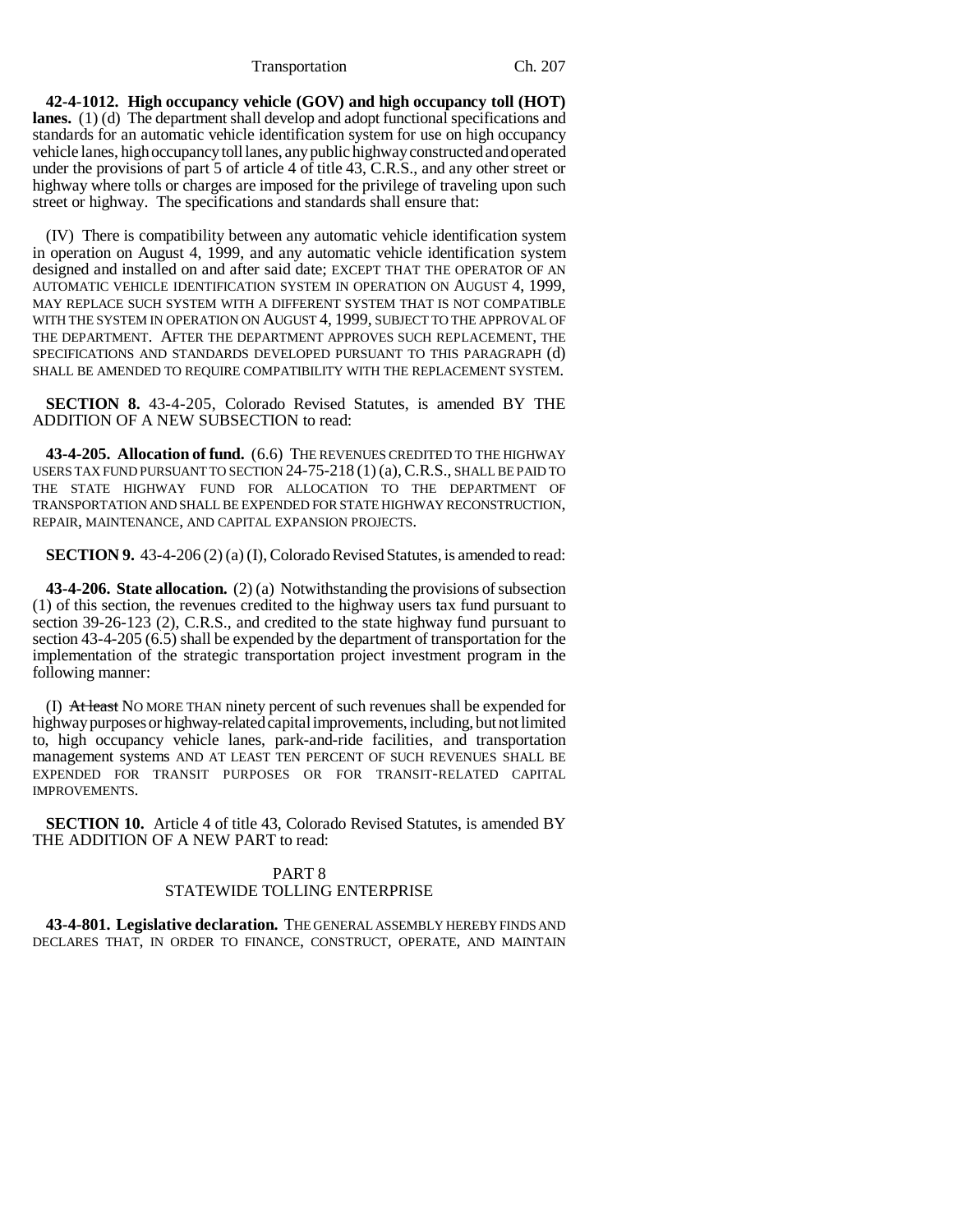ADDITIONAL HIGHWAY CAPACITY AND ACCOMMODATE THE NEEDS OF THE TRAVELING PUBLIC THROUGH AND WITHIN THE STATE OF COLORADO THROUGH SAFE, EFFICIENT, CONVENIENT, AND MODERN VEHICULAR TRAFFIC, IT IS NECESSARY AND IN THE PUBLIC INTEREST TO PROVIDE FOR THE FINANCING, CONSTRUCTION, OPERATION, REGULATION, AND MAINTENANCE OF A STATEWIDE SYSTEM OF TOLL HIGHWAYS THAT ARE INTEROPERABLE, THAT INCORPORATE THE BENEFITS OF ADVANCED ENGINEERING DESIGN, EXPERIENCE, AND SAFETY, AND THAT WILL REDUCE TRAFFIC CONGESTION, DELAYS, HAZARDS, INJURIES, AND FATALITIES. THE GENERAL ASSEMBLY FURTHER FINDS AND DECLARES THAT IT IS NECESSARY TO AUTHORIZE THE TRANSPORTATION COMMISSION TO CREATE, UNDER THE SUPERVISION OF THE TRANSPORTATION COMMISSION, A STATEWIDE TOLLING ENTERPRISE THAT HAS THE POWER TO IMPOSE TOLLS, ISSUE REVENUE BONDS, AND EXERCISE OTHER POWERS NECESSARY AND APPROPRIATE TO CARRY OUT THESE PURPOSES.

**43-4-802. Definitions.** AS USED IN THIS PART 8, UNLESS THE CONTEXT OTHERWISE REQUIRES:

(1) "BOND" MEANS ANY BOND, NOTE, INTERIM CERTIFICATE, CONTRACT, OR OTHER EVIDENCE OF INDEBTEDNESS OF THE ENTERPRISE, INCLUDING, BUT NOT LIMITED TO, ANY OBLIGATION TO THE UNITED STATES IN CONNECTION WITH A LOAN FROM OR GUARANTEED BY THE UNITED STATES.

(2) "COMMISSION" MEANS THE TRANSPORTATION COMMISSION CREATED BY SECTION 43-1-106.

(3) "CONSTRUCT" OR "CONSTRUCTION" MEANS THE PLANNING, DESIGNING, ENGINEERING, ACQUISITION, INSTALLATION, CONSTRUCTION, OR RECONSTRUCTION OF A TOLL HIGHWAY.

(4) "DEPARTMENT" MEANS THE DEPARTMENT OF TRANSPORTATION CREATED IN SECTION 24-1-128.7, C.R.S.

(5) "DIRECTOR" MEANS THE DIRECTOR OF THE ENTERPRISE.

(6) "ENTERPRISE" MEANS ANY STATEWIDE TOLLING ENTERPRISE CREATED BY THE COMMISSION PURSUANT TO SECTION 43-4-803.

(7) "EXECUTIVE DIRECTOR" MEANS THE EXECUTIVE DIRECTOR OF THE DEPARTMENT.

(8) "SPECIAL FUND" MEANS THE STATEWIDE TOLLING ENTERPRISE SPECIAL REVENUE FUND CREATED IN SECTION 43-4-804.

(9) "TOLL" MEANS THE COMPENSATION TO BE PAID TO THE ENTERPRISE FOR THE PRIVILEGE OF USING ANY TOLL HIGHWAY, OR ANY PART THEREOF, BY VEHICULAR OR OTHER TRAFFIC.

(10) "TOLL HIGHWAY" MEANS A NEW HIGHWAY OR ADDITIONAL LANE CAPACITY AND RELATED HIGHWAY IMPROVEMENTS. A TOLL HIGHWAY CANNOT ELIMINATE PREVIOUSLY EXISTING HIGHWAY LANES THAT HAVE SERVED VEHICULAR TRAFFIC ON A TOLL-FREE BASIS EXCEPT PURSUANT TO SECTION 42-4-1012, C.R.S.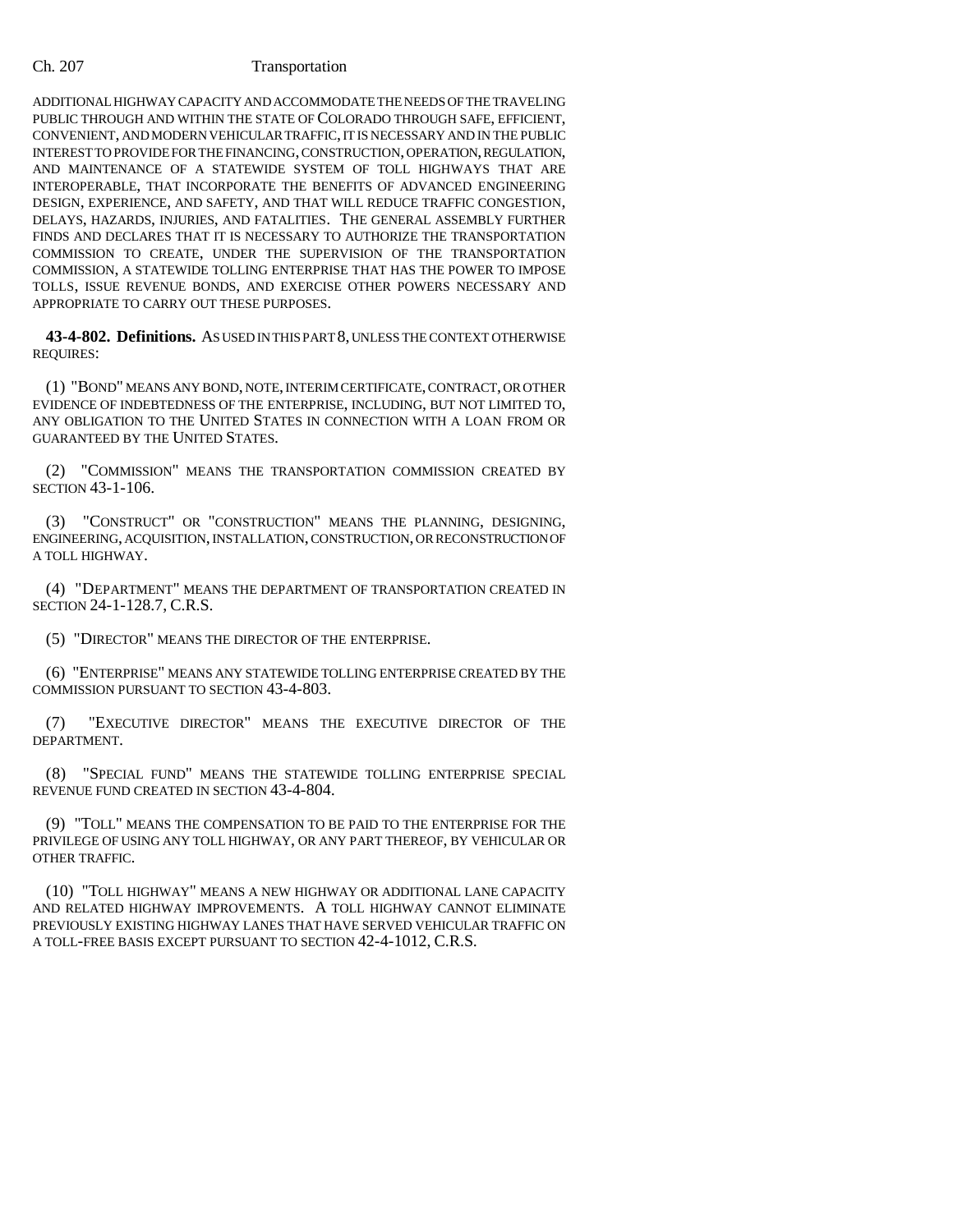(11) "TOLL REVENUES" MEANS THE REVENUES GENERATED BY A TOLL HIGHWAY CONSTRUCTED, OPERATED, OR MAINTAINED PURSUANT TO THIS PART 8.

**43-4-803. Statewide tolling enterprise - creation by commission - enterprise status - transfer.** (1) THE COMMISSION MAY CREATE AND OPERATE A STATEWIDE TOLLING ENTERPRISE, WHICH SHALL OPERATE AS A GOVERNMENT-OWNED BUSINESS WITHIN THE DEPARTMENT AND SHALL BE A DIVISION OF THE DEPARTMENT. THE COMMISSION SHALL SERVE AS THE BOARD OF THE ENTERPRISE, BUT SHALL, WITH THE CONSENT OF THE EXECUTIVE DIRECTOR, APPOINT A DIRECTOR OF THE ENTERPRISE WHO SHALL POSSESS QUALIFICATIONS AS MAY BE ESTABLISHED BY THE COMMISSION AND THE STATE PERSONNEL BOARD. THE DIRECTOR SHALL OVERSEE THE DISCHARGE OF ALL RESPONSIBILITIES OF THE ENTERPRISE AND SHALL SERVE AT THE PLEASURE OF THE COMMISSION.

(2) (a) THE ENTERPRISE, AND THE COMMISSION WHEN ACTING IN ITS CAPACITY AS THE BOARD OF THE ENTERPRISE, SHALL CONSTITUTE AN ENTERPRISE FOR PURPOSES OF SECTION 20 OF ARTICLE X OF THE STATE CONSTITUTION SO LONG AS THE ENTERPRISE RETAINS THE AUTHORITY TO ISSUE REVENUE BONDS AND RECEIVES LESS THAN TEN PERCENT OF ITS TOTAL ANNUAL REVENUES IN GRANTS, AS DEFINED IN SECTION 24-77-102 (7), C.R.S., FROM ALL COLORADO STATE AND LOCAL GOVERNMENTS COMBINED. SO LONG AS IT CONSTITUTES AN ENTERPRISE PURSUANT TO THIS SUBSECTION (2), THE ENTERPRISE, AND THE COMMISSION WHEN ACTING AS THE BOARD OF THE ENTERPRISE, SHALL NOT BE SUBJECT TO ANY PROVISIONS OF SECTION 20 OF ARTICLE X OF THE STATE CONSTITUTION.

(b) FOR PURPOSES OF PART 2 OF ARTICLE 72 OF TITLE 24,C.R.S., THE RECORDS OF THE ENTERPRISE SHALL BE PUBLIC RECORDS, AS DEFINED IN SECTION 24-72-202 (6), C.R.S., REGARDLESS OF WHETHER THE ENTERPRISE RECEIVES LESS THAN TEN PERCENT OF ITS TOTAL ANNUAL REVENUES IN GRANTS, AS DEFINED IN SECTION 24-77-102 (7), C.R.S., FROM ALL COLORADO STATE AND LOCAL GOVERNMENTS COMBINED.

(3) THE ENTERPRISE, THE COMMISSION WHEN ACTING AS THE BOARD OF THE ENTERPRISE, AND THE DIRECTOR SHALL EXERCISE THEIR POWERS AND PERFORM THE DUTIES SPECIFIED IN THIS PART 8 UNDER THE DEPARTMENT AS IF THE SAME WERE TRANSFERRED TO THE DEPARTMENT BY A **TYPE 1** TRANSFER, AS SUCH TRANSFER IS DEFINED IN THE "ADMINISTRATIVE ORGANIZATION ACT OF 1968", ARTICLE 1 OF TITLE 24, C.R.S.

(4) THE ENTERPRISE SHALL CONSTITUTE A PUBLIC ENTITY FOR PURPOSES OF PART 2 OF ARTICLE 57 OF TITLE 11, C.R.S.

**43-4-804. Statewide tolling enterprise special revenue fund - creation separate highway accounts.** (1) A FUND TO BE KNOWN AS THE STATEWIDE TOLLING ENTERPRISE SPECIAL REVENUE FUND IS HEREBY CREATED IN THE STATE TREASURY. ALL TOLL REVENUES RECEIVED BY THE ENTERPRISE SHALL BE DEPOSITED INTO THE SPECIAL FUND. THE ENTERPRISE ALSO MAY DEPOSIT OR PERMIT OTHERS TO DEPOSIT OTHER MONEYS INTO THE SPECIAL FUND, BUT IN NO EVENT MAY REVENUES FROM ANY TAX OTHERWISE AVAILABLE FOR GENERAL PURPOSES BE DEPOSITED INTO THE SPECIAL FUND. THE STATE TREASURER, AFTER CONSULTING WITH THE COMMISSION IN ITS CAPACITY AS THE BOARD OF THE ENTERPRISE, SHALL INVEST ANY MONEYS IN THE SPECIAL FUND, INCLUDING ANY SURPLUS OR RESERVES, BUT EXCLUDING ANY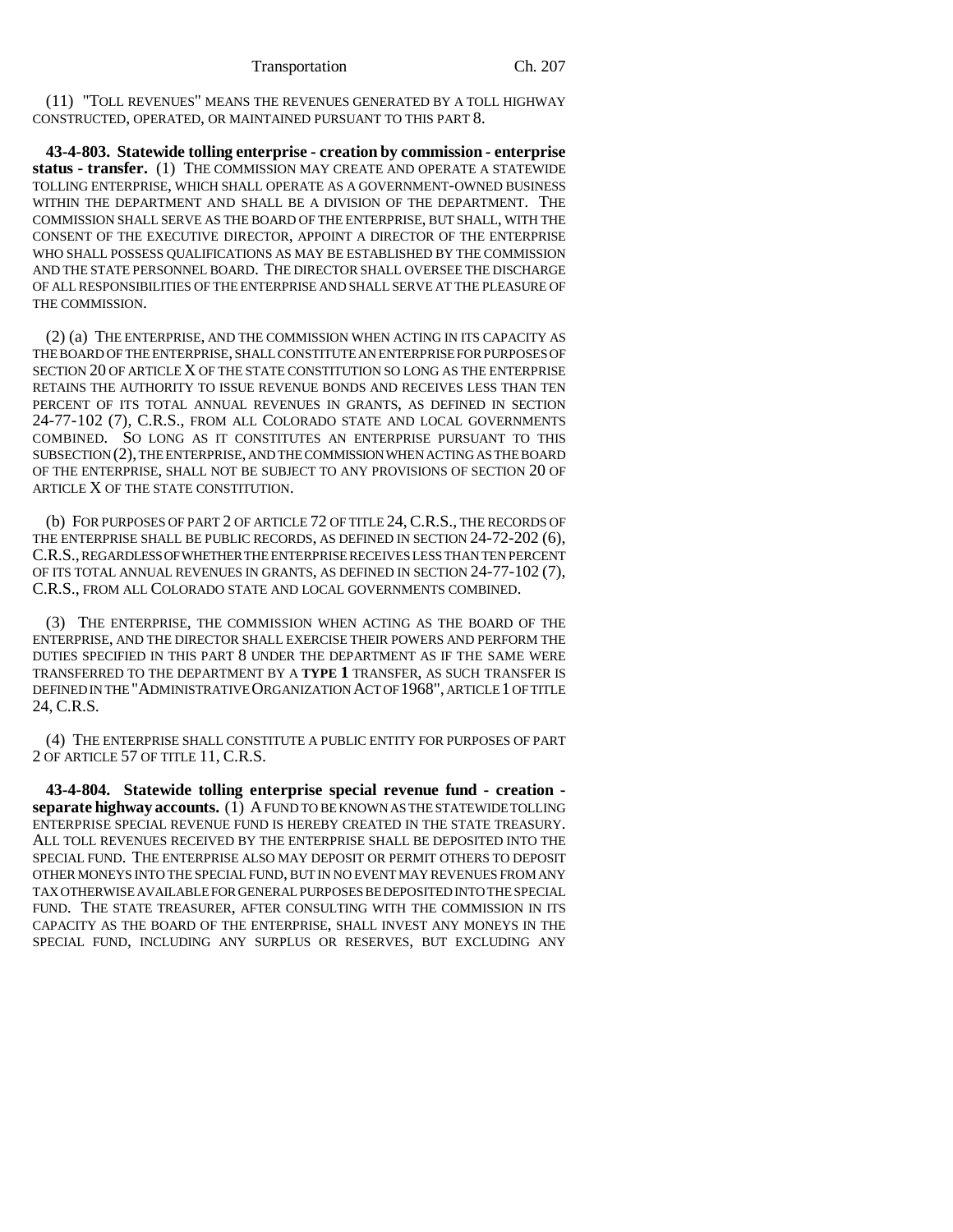PROCEEDS FROM THE SALE OF BONDS OR EARNINGS ON SUCH PROCEEDS INVESTED PURSUANT TO SECTION 43-4-809, THAT ARE NOT NEEDED FOR IMMEDIATE USE. SUCH MONEYS MAY BE INVESTED IN THE TYPES OF INVESTMENTS AUTHORIZED IN SECTIONS 24-36-109, 24-36-112, AND 24-36-113, C.R.S.

(2) ALL INTEREST AND INCOME DERIVED FROM THE DEPOSIT AND INVESTMENT OF MONEYS IN THE SPECIAL FUND SHALL BE CREDITED TO THE SPECIAL FUND. MONEYS IN THE SPECIAL FUND SHALL BE CONTINUOUSLY APPROPRIATED TO THE ENTERPRISE FOR THE PURPOSES SET FORTH IN THIS PART 8. ALL MONEYS DEPOSITED IN THE SPECIAL FUND SHALL REMAIN IN THE SPECIAL FUND FOR THE PURPOSES SET FORTH IN THIS PART 8 AND NO PART OF THE SPECIAL FUND SHALL BE USED FOR ANY OTHER PURPOSES.

(3) THE ENTERPRISE MAY EXPEND MONEYS IN THE SPECIAL FUND TO PAY BONDS OF THE ENTERPRISE, TO FUND THE ADMINISTRATION, PLANNING, FINANCING, CONSTRUCTION, OPERATION, MAINTENANCE, OR REPAIR OF A TOLL HIGHWAY. THE ENTERPRISE MAY ALSO EXPEND MONEYS IN THE SPECIAL FUND TO PAY THE COSTS AND EXPENSES OF OPERATING THE ENTERPRISE. THE COMMISSION SHALL HAVE EXCLUSIVE AUTHORITY TO BUDGET AND APPROVE THE EXPENDITURE OF MONEYS IN THE SPECIAL FUND.

(4) NOTWITHSTANDING ANY OTHER PROVISION OF THIS SECTION, THE COMMISSION SHALL DESIGNATE A STATE TOLL HIGHWAY AND MONEYS IN THE SPECIAL FUND THAT ARE DERIVED FROM TOLLS SHALL ONLY BE EXPENDED TO FUND THE ADMINISTRATION, PLANNING, DESIGN, DEVELOPMENT, FINANCING, CONSTRUCTION, OPERATION, MAINTENANCE, OR REPAIR OF THE STATE TOLL HIGHWAY OR TO PAY BONDS OF THE ENTERPRISE THAT WERE ISSUED TO FINANCE THE STATE TOLL HIGHWAY. ONCE THE ENTERPRISE HAS PAID THE COSTS OF CONSTRUCTING THE STATE TOLL HIGHWAY, INCLUDING SUFFICIENT CONTINGENCIES, PAID ALL DEBT SERVICE ON ALL BONDS ISSUED TO FINANCE THE TOLL HIGHWAY, AND REIMBURSED THE STATE HIGHWAY FUND FOR THE AMOUNT OF ANY STATE HIGHWAY FUND MONEYS TRANSFERRED TO THE STATEWIDE TOLLING ENTERPRISE FUND PLUS INTEREST IN ACCORDANCE WITH SECTION 43-4-805,THE COMMISSION SHALL ADJUST TOLL RATES IN THE CORRIDOR SO THAT THE AMOUNT OF TOLL REVENUES TO BE GENERATED IS AS CLOSE AS POSSIBLE TO THE AMOUNT REQUIRED FOR THE ONGOING OPERATION, MAINTENANCE, RENEWAL, AND REPLACEMENT OF THE TOLL HIGHWAY. A TOLL HIGHWAY CANNOT ELIMINATE PREVIOUSLY EXISTING HIGHWAY LANES THAT HAVE SERVED VEHICULAR TRAFFIC ON A TOLL-FREE BASIS EXCEPT PURSUANT TO SECTION 42-4-1012, C.R.S.

**43-4-805. Statewide tolling enterprise operating fund.** THE COMMISSION MAY TRANSFER MONEYS FROM THE STATE HIGHWAY FUND CREATED IN SECTION 43-1-219 TO THE ENTERPRISE FOR THE PURPOSE OF DEFRAYING EXPENSES INCURRED BY THE ENTERPRISE PRIOR TO THE RECEIPT OF BOND PROCEEDS OR TOLL REVENUES BY THE ENTERPRISE. WHEN THE ENTERPRISE RECEIVES SUFFICIENT BOND PROCEEDS OR TOLL REVENUES, THE ENTERPRISE SHALL REIMBURSE THE STATE HIGHWAY FUND FOR THE FULL AMOUNT OF ANY TRANSFER MADE BY THE COMMISSION PLUS INTEREST AT A RATE SET BY THE COMMISSION. ANY MONEYS TRANSFERRED TO THE ENTERPRISE PURSUANT TO THIS SECTION SHALL BE DEPOSITED INTO A FUND TO BE KNOWN AS THE STATEWIDE TOLLING ENTERPRISE OPERATING FUND, WHICH FUND IS HEREBY CREATED, AND SHALL NOT BE DEPOSITED INTO THE SPECIAL FUND. MONEYS FROM THE SPECIAL FUND MAY, HOWEVER, BE USED TO REIMBURSE THE STATE HIGHWAY FUND FOR THE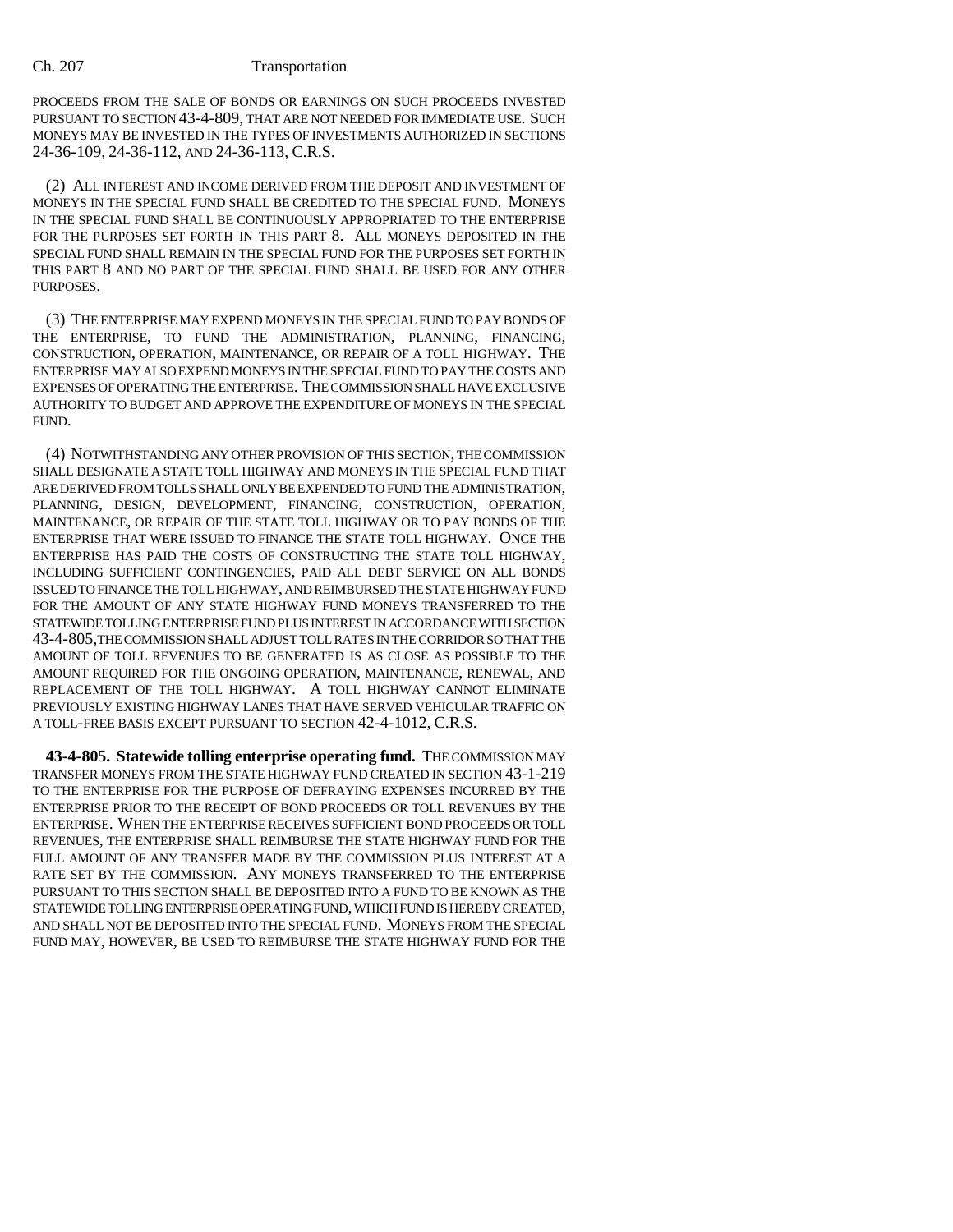AMOUNT OF ANY TRANSFER OR ANY INTEREST THEREON.

**43-4-806. Powers and duties of the commission when acting as the board of the enterprise - annual report.** (1) THE COMMISSION, IN ITS CAPACITY AS THE BOARD OF THE ENTERPRISE, HAS THE FOLLOWING POWERS AND DUTIES:

(a) TO ADVISE THE DIRECTOR;

(b) TO ADOPT BYLAWS FOR THE REGULATION OF ITS AFFAIRS AND CONDUCT OF ITS BUSINESS;

(c) TO ISSUE REVENUE BONDS, PAYABLE SOLELY FROM THE SPECIAL FUND, FOR THE PURPOSES OF PAYING THE COST OF FINANCING, CONSTRUCTING, OPERATING, OR MAINTAINING A TOLL HIGHWAY;

(d) TO ESTABLISH AND, FROM TIME TO TIME, INCREASE OR DECREASE FEES, TOLLS, RATES, AND CHARGES FOR THE PRIVILEGE OF TRAVELING ON OR THE USE OF THE PROPERTY OF A TOLL HIGHWAY:

(e) TO CHARGE AND COLLECT FEES AND CHARGES FOR THE USE OF OTHER PROPERTY OF THE ENTERPRISE;

(f) TO ACQUIRE, HOLD TITLE TO, AND DISPOSE OF REAL AND PERSONAL PROPERTY AS NECESSARY IN THE EXERCISE OF ITS POWERS AND PERFORMANCE OF ITS DUTIES;

(g) TO ACQUIRE BY PURCHASE, GIFT, GRANT, OR BY CONDEMNATION, AS PROVIDED IN ARTICLE 1 OF TITLE 38,C.R.S., ANY AND ALL RIGHTS-OF-WAY, LANDS, BUILDINGS, MONEYS, OR GROUNDS NECESSARY OR CONVENIENT FOR ITS AUTHORIZED PURPOSES;

(h) TO MAKE AND ENTER INTO CONTRACTS OR AGREEMENTS WITH A PRIVATE ENTITY TO FACILITATE A PUBLIC-PRIVATE INITIATIVE PURSUANT TO SECTIONS 43-1-1203 AND 43-1-1204, INCLUDING, BUT NOT LIMITED TO:

(I) AN AGREEMENT PURSUANT TO WHICH THE PRIVATE ENTITY IS AUTHORIZED TO ESTABLISH, INCREASE, OR DECREASE AND TO CHARGE AND COLLECT TOLLS, RATES, AND CHARGES FOR THE PRIVILEGE OF TRAVELING ON ANY TOLL PROJECT, SUBJECT TO THE SUPERVISION AND APPROVAL OF THE ENTERPRISE UNDER THE TERMS OF ANY SUCH AGREEMENT, BUT OTHERWISE WITHOUT ANY SUPERVISION OR APPROVAL BY ANY OTHER BOARD, AGENCY, BUREAU, COMMISSION, OR OFFICIAL OF THE STATE;

(II) AN AGREEMENT PURSUANT TO WHICH THE ENTERPRISE OR THE ENTERPRISE ON BEHALF OF THE DEPARTMENT OPERATES, MAINTAINS, OR PROVIDES TOLL ENFORCEMENT SERVICES OR OTHER SERVICES OR PROPERTY IN CONNECTION WITH A TOLL PROJECT;

(III) AN AGREEMENT PURSUANT TO WHICH A PRIVATE ENTITY OPERATES ALL OR ANY PORTION OF A TOLL PROJECT ON BEHALF OF THE ENTERPRISE; AND

(IV) AN AGREEMENT PURSUANT TO WHICH THE ENTERPRISE OR THE ENTERPRISE ON BEHALF OF THE DEPARTMENT OPERATES, MAINTAINS, OR PROVIDES LAW ENFORCEMENT SERVICES, TOLL ENFORCEMENT SERVICES, OR OTHER SERVICES OR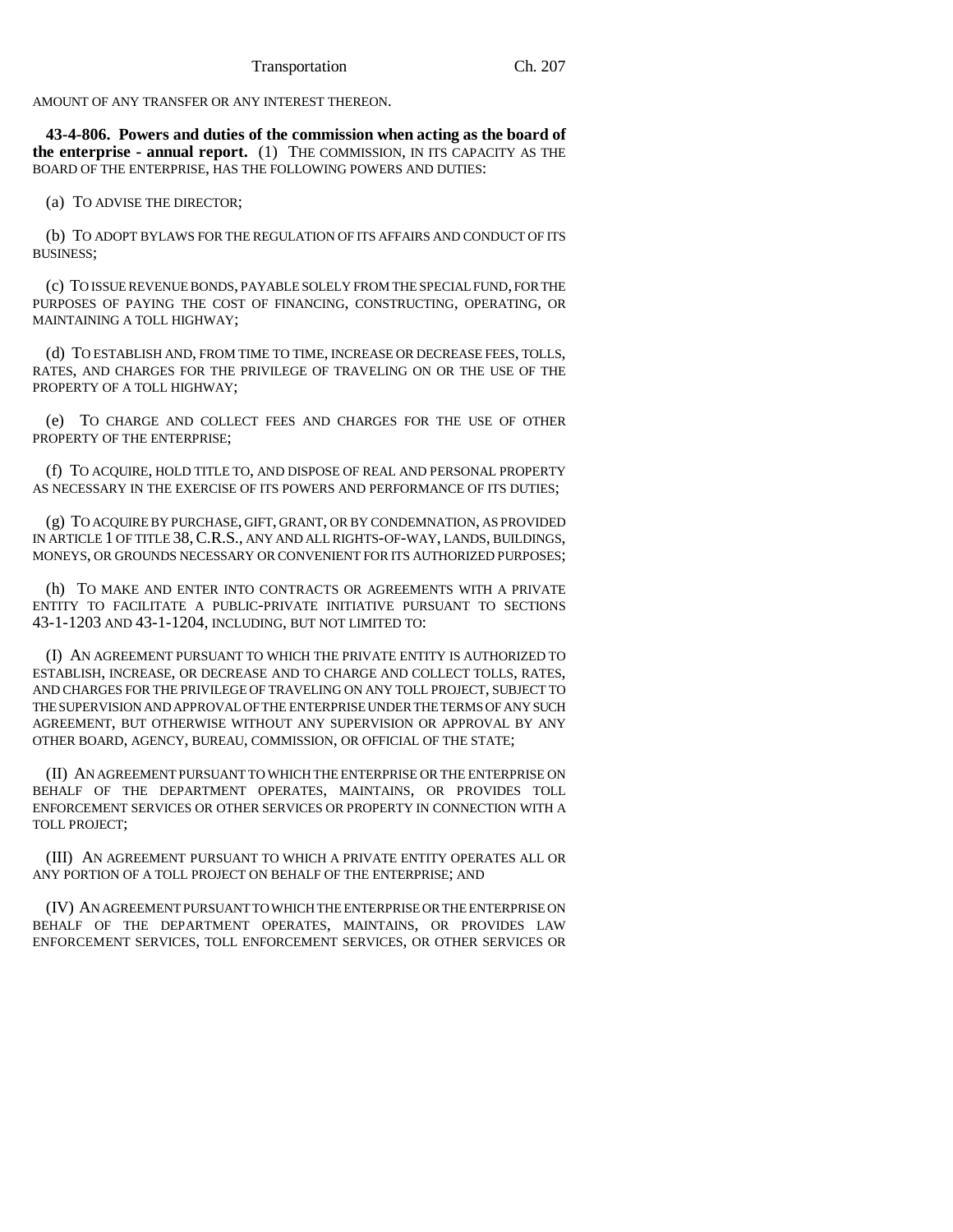PROPERTY IN CONNECTION WITH A TOLL PROJECT;

(i) TO MAKE AND TO ENTER INTO ALL OTHER CONTRACTS OR AGREEMENTS, INCLUDING INTERGOVERNMENTAL AGREEMENTS PURSUANT TO SECTION 29-1-203, C.R.S., THAT ARE NECESSARY OR INCIDENTAL TO THE EXERCISE OF ITS POWERS AND PERFORMANCE OF ITS DUTIES;

(j) TO EMPLOY OR CONTRACT FOR THE SERVICES OF CONSULTING ENGINEERS OR OTHER EXPERTS AS ARE NECESSARY IN ITS JUDGMENT TO CARRY OUT ITS POWERS AND DUTIES;

(k) TO PREPARE, OR CAUSE TO BE PREPARED, DETAILED PLANS, SPECIFICATIONS, OR ESTIMATES FOR THE FINANCING, CONSTRUCTION, RELOCATION, REPAIR, MAINTENANCE, OR OPERATION OF A TOLL HIGHWAY WITHIN THE STATE. A TOLL HIGHWAY CANNOT ELIMINATE PREVIOUSLY EXISTING HIGHWAY LANES THAT HAVE SERVED VEHICULAR TRAFFIC ON A TOLL-FREE BASIS EXCEPT PURSUANT TO SECTION 42-4-1012, C.R.S.

(l) TO ACQUIRE, CONSTRUCT, RELOCATE, OPERATE, REGULATE, AND MAINTAIN A TOLL HIGHWAY THROUGH AND WITHIN THE STATE;

(m) TO CONSTRUCT, MAINTAIN, AND OPERATE STATIONS FOR THE COLLECTION OF TOLLS ALONG A TOLL HIGHWAY;

(n) TO SET AND ADOPT, ON AN ANNUAL BASIS, A BUDGET FOR THE ENTERPRISE;

(o) TO PURCHASE, TRADE, EXCHANGE, ACQUIRE, BUY, SELL, LEASE, LEASE WITH AN OPTION TO PURCHASE, DISPOSE OF, OR ENCUMBER REAL OR PERSONAL PROPERTY OR ANY INTEREST THEREIN, INCLUDING EASEMENTS AND RIGHTS-OF-WAY, WITHOUT RESTRICTION OR LIMITATION;

(p) TO ENTER INTO INTEREST RATE EXCHANGE AGREEMENTS FOR BONDS THAT HAVE BEEN ISSUED IN ACCORDANCE WITH ARTICLE 59.3 OF TITLE 11, C.R.S.;

(q) PURSUANT TO SECTION 24-1-107.5, C.R.S., TO ESTABLISH, CREATE, AND APPROVE NONPROFIT ENTITIES AND BONDS ISSUED BY OR ON BEHALF OF SUCH NONPROFIT ENTITIES FOR THE PURPOSE OF FINANCING, CONSTRUCTING, OPERATING, OR MAINTAINING A TOLL HIGHWAY, TO ACCEPT THE ASSETS OF ANY SUCH NONPROFIT ENTITY, TO OBTAIN AN OPTION TO ACQUIRE THE ASSETS OF ANY SUCH NONPROFIT ENTITY BY PAYING SUCH BONDS, TO APPOINT OR APPROVE THE APPOINTMENT OF MEMBERS OF THE GOVERNING BOARD OF ANY SUCH NONPROFIT ENTITY, AND TO REMOVE THE MEMBERS OF THE GOVERNING BOARD OF ANY SUCH NONPROFIT ENTITY FOR CAUSE;

(r) TO TRANSFER MONEY, PROPERTY, OR OTHER ASSETS OF THE ENTERPRISE TO THE DEPARTMENT; AND

(s) TO HAVE AND EXERCISE ALL RIGHTS AND POWERS NECESSARY OR INCIDENTAL TO OR IMPLIED FROM THE SPECIFIC POWERS AND DUTIES GRANTED IN THIS SECTION.

(2) THE COMMISSION, ACTING AS THE BOARD OF THE ENTERPRISE, SHALL ENSURE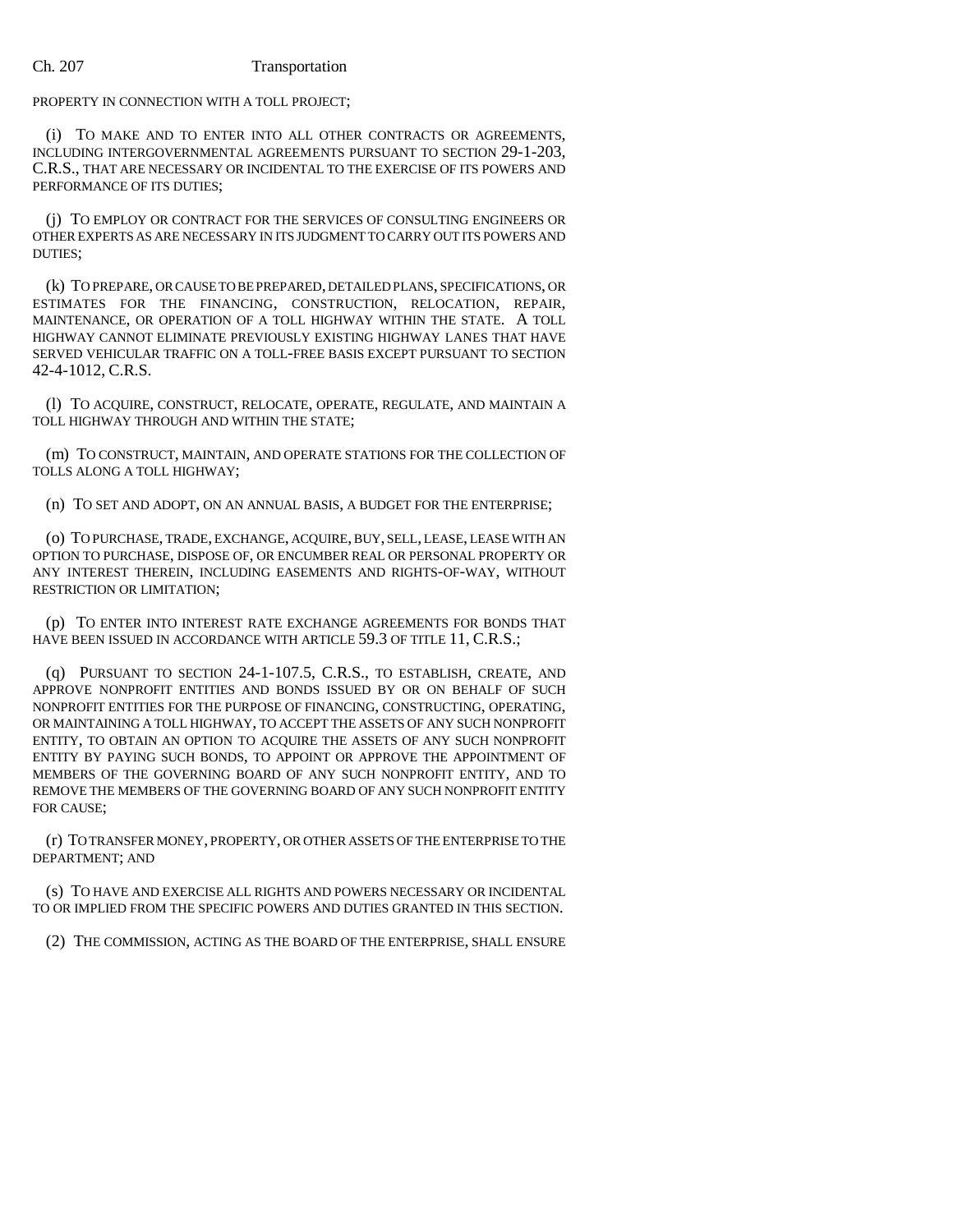UNRESTRICTED ACCESS BY ALL VEHICLES TO ANY TOLL HIGHWAY AND SHALL NOT REQUIRE THAT A PARTICULAR CLASS OF VEHICLES TRAVEL UPON ANY TOLL HIGHWAY, INCLUDING A TOLL HIGHWAY THAT PROVIDES ADDITIONAL CAPACITY ON AN EXISTING HIGHWAY. A TOLL HIGHWAY CANNOT ELIMINATE PREVIOUSLY EXISTING HIGHWAY LANES THAT HAVE SERVED VEHICULAR TRAFFIC ON A TOLL-FREE BASIS EXCEPT PURSUANT TO SECTION 42-4-1012, C.R.S.

(3) NO LATER THAN FEBRUARY 15, 2003, AND NO LATER THAN FEBRUARY 15 OF EACH YEAR THEREAFTER, THE COMMISSION SHALL PRESENT A REPORT TO THE TRANSPORTATION AND ENERGY COMMITTEE OF THE HOUSE OF REPRESENTATIVES AND THE GOVERNMENT, VETERANS AND MILITARY RELATIONS, AND TRANSPORTATION COMMITTEE OF THE SENATE THAT SHALL INCLUDE A SUMMARY OF THE ENTERPRISE'S ACTIVITIES FOR THE PREVIOUS YEAR, A STATEMENT OF CURRENT TOLL RATES AND ANY EXPECTED CHANGES, A SUMMARY OF THE STATUS OF ANY CURRENT TOLL PROJECTS, A STATEMENT OF THE ENTERPRISE'S REVENUES, EXPENSES OF THE ENTERPRISE, AND ANY RECOMMENDATIONS FOR STATUTORY CHANGES THAT THE COMMISSION DEEMS NECESSARY OR DESIRABLE. THE COMMITTEES SHALL REVIEW THE REPORT AND MAY RECOMMEND LEGISLATION. THE REPORT SHALL BE PUBLIC AND SHALL BE AVAILABLE ON THE WEBSITE OF THE DEPARTMENT ON OR BEFORE JANUARY 15 OF THE YEAR IN WHICH THE REPORT IS PRESENTED.

**43-4-807. Bonds.** (1) THE ENTERPRISE MAY, FROM TIME TO TIME, ISSUE BONDS FOR ANY OF ITS CORPORATE PURPOSES. THE BONDS SHALL BE ISSUED PURSUANT TO RESOLUTION OF THE COMMISSION ACTING IN ITS CAPACITY AS THE BOARD OF THE ENTERPRISE AND SHALL BE PAYABLE SOLELY OUT OF ALL OR A SPECIFIED PORTION OF THE MONEYS IN THE SPECIAL FUND.

(2) BONDS MAY BE EXECUTED AND DELIVERED BY THE ENTERPRISE AT SUCH TIMES, MAY BE IN SUCH FORM AND DENOMINATIONS AND INCLUDE SUCH TERMS AND MATURITIES, MAY BE SUBJECT TO OPTIONAL OR MANDATORY REDEMPTION PRIOR TO MATURITY WITH OR WITHOUT A PREMIUM, MAY BE IN FULLY REGISTERED FORM OR BEARER FORM REGISTRABLE AS TO PRINCIPAL OR INTEREST OR BOTH, MAY BEAR SUCH CONVERSION PRIVILEGES, MAY BE PAYABLE IN SUCH INSTALLMENTS AND AT SUCH TIMES NOT EXCEEDING FORTY-FIVE YEARS FROM THE DATE THEREOF, MAY BE PAYABLE AT SUCH PLACE OR PLACES WHETHER WITHIN OR WITHOUT THE STATE, MAY BEAR INTEREST AT SUCH RATE OR RATES PER ANNUM, WHICH MAY BE FIXED OR VARY ACCORDING TO INDEX, PROCEDURE, OR FORMULA OR AS DETERMINED BY THE ENTERPRISE OR ITS AGENTS, WITHOUT REGARD TO ANY INTEREST RATE LIMITATION APPEARING IN ANY OTHER LAW OF THE STATE, MAY BE SUBJECT TO PURCHASE AT THE OPTION OF THE HOLDER OR THE ENTERPRISE, MAY BE EVIDENCED IN SUCH MANNER, MAY BE EXECUTED BY SUCH OFFICERS OF THE ENTERPRISE, INCLUDING THE USE OF ONE OR MORE FACSIMILE SIGNATURES SO LONG AS AT LEAST ONE MANUAL SIGNATURE APPEARS ON THE BONDS, WHICH MAY BE EITHER OF AN OFFICER OF THE ENTERPRISE OR OF AN AGENT AUTHENTICATING THE SAME, MAY BE IN THE FORM OF COUPON BONDS THAT HAVE ATTACHED INTEREST COUPONS BEARING A MANUAL OR FACSIMILE SIGNATURE OF AN OFFICER OF THE ENTERPRISE, AND MAY CONTAIN SUCH PROVISIONS NOT INCONSISTENT WITH THIS PART 8 ALL AS PROVIDED IN THE RESOLUTION OF THE ENTERPRISE UNDER WHICH THE BONDS ARE AUTHORIZED TO BE ISSUED OR AS PROVIDED IN A TRUST INDENTURE BETWEEN THE ENTERPRISE AND ANY COMMERCIAL BANK OR TRUST COMPANY HAVING FULL TRUST POWERS.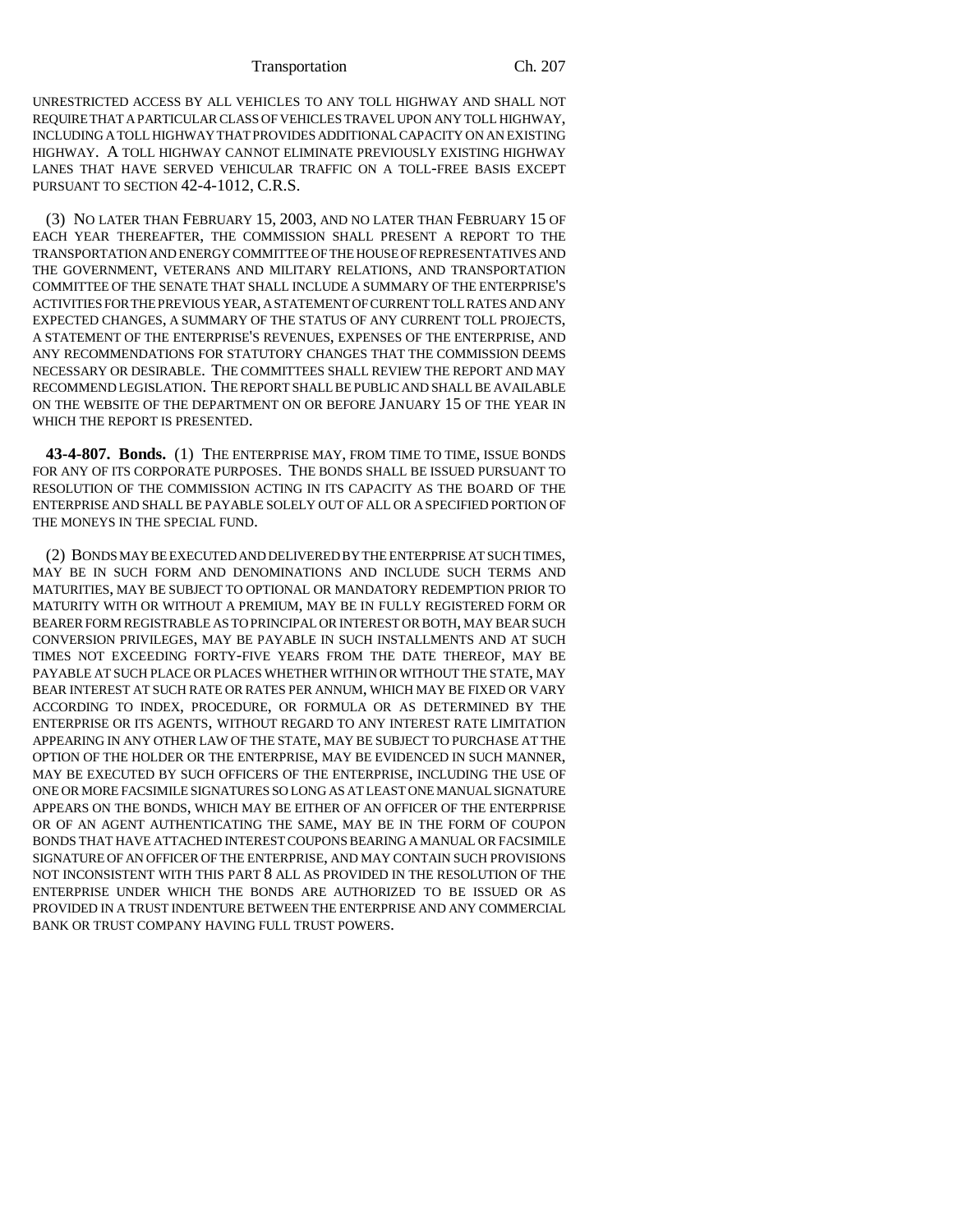(3) BONDS OF THE ENTERPRISE MAY BE SOLD AT PUBLIC OR PRIVATE SALE AT SUCH PRICE OR PRICES, IN SUCH MANNER, AND AT SUCH TIMES AS DETERMINED BY THE COMMISSION, AND THE COMMISSION MAY PAY ALL FEES, EXPENSES, AND COMMISSIONS THAT IT DEEMS NECESSARY OR ADVANTAGEOUS IN CONNECTION WITH THE SALE OF THE BONDS. THE POWER TO FIX THE DATE OF SALE OF THE BONDS, TO RECEIVE BIDS OR PROPOSALS, TO AWARD AND SELL BONDS, TO FIX INTEREST RATES, AND TO TAKE ALL OTHER ACTION NECESSARY TO SELL AND DELIVER THE BONDS MAY BE DELEGATED TO AN OFFICER OR AGENT OF THE ENTERPRISE. ANY OUTSTANDING BONDS MAY BE REFUNDED BY THE ENTERPRISE PURSUANT TO ARTICLE 56 OF TITLE 11, C.R.S. ALL BONDS AND ANY INTEREST COUPONS APPLICABLE THERETO ARE DECLARED TO BE NEGOTIABLE INSTRUMENTS.

(4) THE RESOLUTION OR TRUST INDENTURE AUTHORIZING THE ISSUANCE OF THE BONDS MAY PLEDGE ALL OR A PORTION OF THE SPECIAL FUND, MAY CONTAIN SUCH PROVISIONS FOR PROTECTING AND ENFORCING THE RIGHTS AND REMEDIES OF HOLDERS OF ANY OF THE BONDS AS THE ENTERPRISE DEEMS APPROPRIATE, MAY SET FORTH THE RIGHTS AND REMEDIES OF THE HOLDERS OF ANY OF THE BONDS, AND MAY CONTAIN PROVISIONS THAT THE ENTERPRISE DEEMS APPROPRIATE FOR THE SECURITY OF THE HOLDERS OF THE BONDS, INCLUDING, BUT NOT LIMITED TO, PROVISIONS FOR LETTERS OF CREDIT, INSURANCE, STANDBY CREDIT AGREEMENTS, OR OTHER FORMS OF CREDIT ENSURING TIMELY PAYMENT OF THE BONDS, INCLUDING THE REDEMPTION PRICE OR THE PURCHASE PRICE.

(5) ANY PLEDGE OF THE SPECIAL FUND OR OTHER PROPERTY MADE BY THE ENTERPRISE OR BY ANY PERSON OR GOVERNMENTAL UNIT WITH WHICH THE ENTERPRISE CONTRACTS SHALL BE VALID AND BINDING FROM THE TIME THE PLEDGE IS MADE. THE SPECIAL FUND OR OTHER PROPERTY SO PLEDGED SHALL IMMEDIATELY BE SUBJECT TO THE LIEN OF SUCH PLEDGE WITHOUT ANY PHYSICAL DELIVERY OR FURTHER ACT, AND THE LIEN OF SUCH PLEDGE SHALL BE VALID AND BINDING AGAINST ALL PARTIES HAVING CLAIMS OF ANY KIND IN TORT, CONTRACT, OR OTHERWISE AGAINST THE PLEDGING PARTY REGARDLESS OF WHETHER SUCH CLAIMING PARTY HAS NOTICE OF SUCH LIEN. THE INSTRUMENT BY WHICH THE PLEDGE IS CREATED NEED NOT BE RECORDED OR FILED.

(6) NEITHER THE MEMBERS OF THE COMMISSION, EMPLOYEES OF THE ENTERPRISE, NOR ANY PERSON EXECUTING THE BONDS SHALL BE LIABLE PERSONALLY ON THE BONDS OR SUBJECT TO ANY PERSONAL LIABILITY OR ACCOUNTABILITY BY REASON OF THE ISSUANCE THEREOF.

(7) THE ENTERPRISE MAY PURCHASE ITS BONDS OUT OF ANY AVAILABLE MONEYS AND MAY HOLD, PLEDGE, CANCEL, OR RESELL SUCH BONDS SUBJECT TO AND IN ACCORDANCE WITH AGREEMENTS WITH THE HOLDERS THEREOF.

**43-4-808. Investments.** THE ENTERPRISE MAY INVEST OR DEPOSIT ANY PROCEEDS AND ANY INTEREST FROM THE SALE OF BONDS IN THE MANNER PROVIDED BY PART 6 OF ARTICLE 75 OF TITLE 24, C.R.S. IN ADDITION, THE ENTERPRISE MAY DIRECT A CORPORATE TRUSTEE THAT HOLDS SUCH PROCEEDS AND ANY INTEREST TO INVEST OR DEPOSIT SUCH PROCEEDS AND ANY INTEREST IN INVESTMENTS OR DEPOSITS OTHER THAN THOSE SPECIFIED BY SAID PART 6 IF THE COMMISSION DETERMINES, BY RESOLUTION, THAT SUCH INVESTMENT OR DEPOSIT MEETS THE STANDARD ESTABLISHED IN SECTION 15-1-304,C.R.S., THE INCOME IS AT LEAST COMPARABLE TO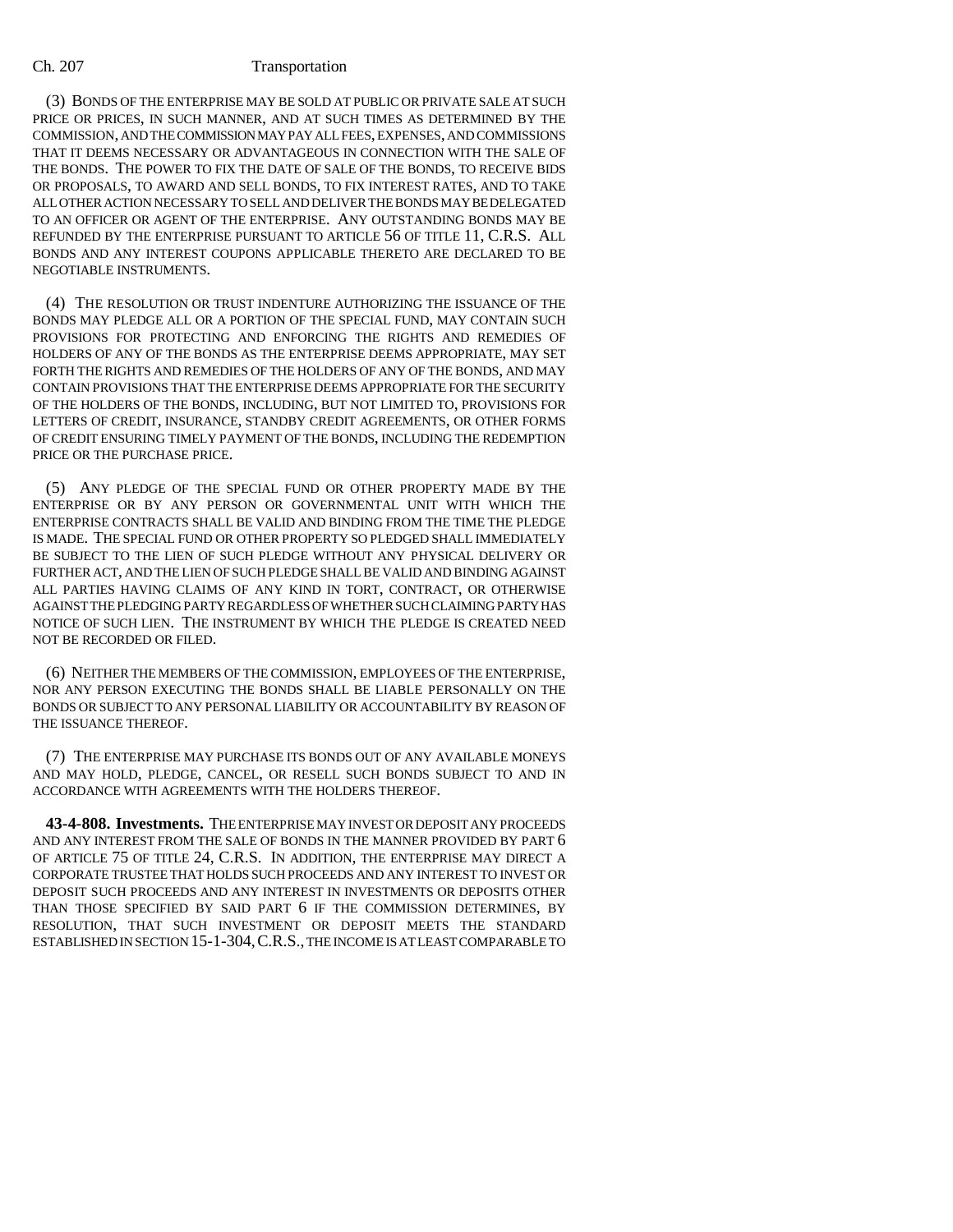INCOME AVAILABLE ON INVESTMENTS OR DEPOSITS SPECIFIED BY SAID PART 6, AND SUCH INVESTMENT WILL ASSIST THE ENTERPRISE IN THE FINANCING, CONSTRUCTION, MAINTENANCE, OR OPERATION OF A TOLL HIGHWAY.

**43-4-809. Bonds eligible for investment.** ALL BANKS, TRUST COMPANIES, SAVINGS AND LOAN ASSOCIATIONS, INSURANCE COMPANIES, EXECUTORS, ADMINISTRATORS, GUARDIANS, TRUSTEES, AND OTHER FIDUCIARIES MAY LEGALLY INVEST ANY MONEYS WITHIN THEIR CONTROL IN ANY BONDS ISSUED UNDER THIS PART 8. PUBLIC ENTITIES, AS DEFINED IN SECTION 24-75-601 (1), C.R.S., MAY INVEST PUBLIC MONEYS IN SUCH BONDS ONLY IF SUCH BONDS SATISFY THE INVESTMENT REQUIREMENTS ESTABLISHED IN PART 6 OF ARTICLE 75 OF TITLE 24, C.R.S.

**43-4-810. Exemption from taxation - securities laws.** THE INCOME OR OTHER REVENUES OF THE ENTERPRISE, ALL PROPERTIES AT ANY TIME OWNED BY THE ENTERPRISE, AND BONDS ISSUED BY THE ENTERPRISE, AND THE TRANSFER OF AND THE INCOME FROM ANY BONDS ISSUED BY THE ENTERPRISE SHALL BE EXEMPT FROM ALL TAXATION AND ASSESSMENTS IN THE STATE. IN THE RESOLUTION OR INDENTURE AUTHORIZING THE BONDS, THE ENTERPRISE MAY WAIVE THE EXEMPTION FROM FEDERAL INCOME TAXATION FOR INTEREST ON THE BONDS. BONDS ISSUED BY THE ENTERPRISE SHALL BE EXEMPT FROM THE PROVISIONS OF ARTICLE 51 OF TITLE 11, C.R.S.

**43-4-811. Traffic laws - toll collection.** (1) THE TRAFFIC LAWS OF THIS STATE, AND THOSE OF ANY MUNICIPALITY THROUGH WHICH A TOLL HIGHWAY PASSES, AND THE ENTERPRISE'S REGULATIONS REGARDING TOLL COLLECTION AND ENFORCEMENT SHALL PERTAIN TO AND GOVERN THE USE OF ANY SUCH TOLL HIGHWAY. STATE AND LOCAL LAW ENFORCEMENT AUTHORITIES ARE AUTHORIZED TO ENTER INTO TRAFFIC AND TOLL ENFORCEMENT AGREEMENTS WITH THE ENTERPRISE. ANY MONEYS RECEIVED BY A STATE LAW ENFORCEMENT AUTHORITY PURSUANT TO SUCH TOLL ENFORCEMENT AGREEMENT SHALL BE SUBJECT TO ANNUAL APPROPRIATIONS BY THE GENERAL ASSEMBLY TO SUCH LAW ENFORCEMENT AUTHORITY FOR THE PURPOSE OF PERFORMING ITS DUTIES PURSUANT TO SUCH AGREEMENT.

(2) THE ENTERPRISE MAY ADOPT, BY RESOLUTION OF THE COMMISSION, REGULATIONS PERTAINING TO THE ENFORCEMENT OF TOLL COLLECTION AND PROVIDING A CIVIL PENALTY FOR TOLL EVASION. THE CIVIL PENALTY ESTABLISHED BY THE ENTERPRISE FOR ANY TOLL EVASION SHALL BE NOT LESS THAN TEN DOLLARS NOR MORE THAN ONE HUNDRED DOLLARS IN ADDITION TO ANY COSTS IMPOSED BY A COURT. THE ENTERPRISE MAY USE STATE OF THE ART TECHNOLOGY, INCLUDING, BUT NOT LIMITED TO, AUTOMATIC VEHICLE IDENTIFICATION PHOTOGRAPHY, TO AID IN THE COLLECTION OF TOLLS AND ENFORCEMENT OF TOLL VIOLATIONS.

(3) (a) ANY PERSON WHO EVADES A TOLL ESTABLISHED BY THE ENTERPRISE SHALL BE SUBJECT TO THE CIVIL PENALTY ESTABLISHED BY THE ENTERPRISE FOR TOLL EVASION. ANY PEACE OFFICER, LEVEL I, AS DEFINED IN SECTION 18-1-901 (3) (l) (I), C.R.S., SHALL HAVE THE AUTHORITY TO ISSUE CIVIL PENALTY ASSESSMENTS, OR MUNICIPAL SUMMONS AND COMPLAINTS IF AUTHORIZED PURSUANT TO A MUNICIPAL ORDINANCE, FOR SUCH TOLL EVASION.

(b) AT ANY TIME THAT A PERSON IS CITED FOR TOLL EVASION, THE PERSON OPERATING THE MOTOR VEHICLE INVOLVED SHALL BE GIVEN EITHER A NOTICE IN THE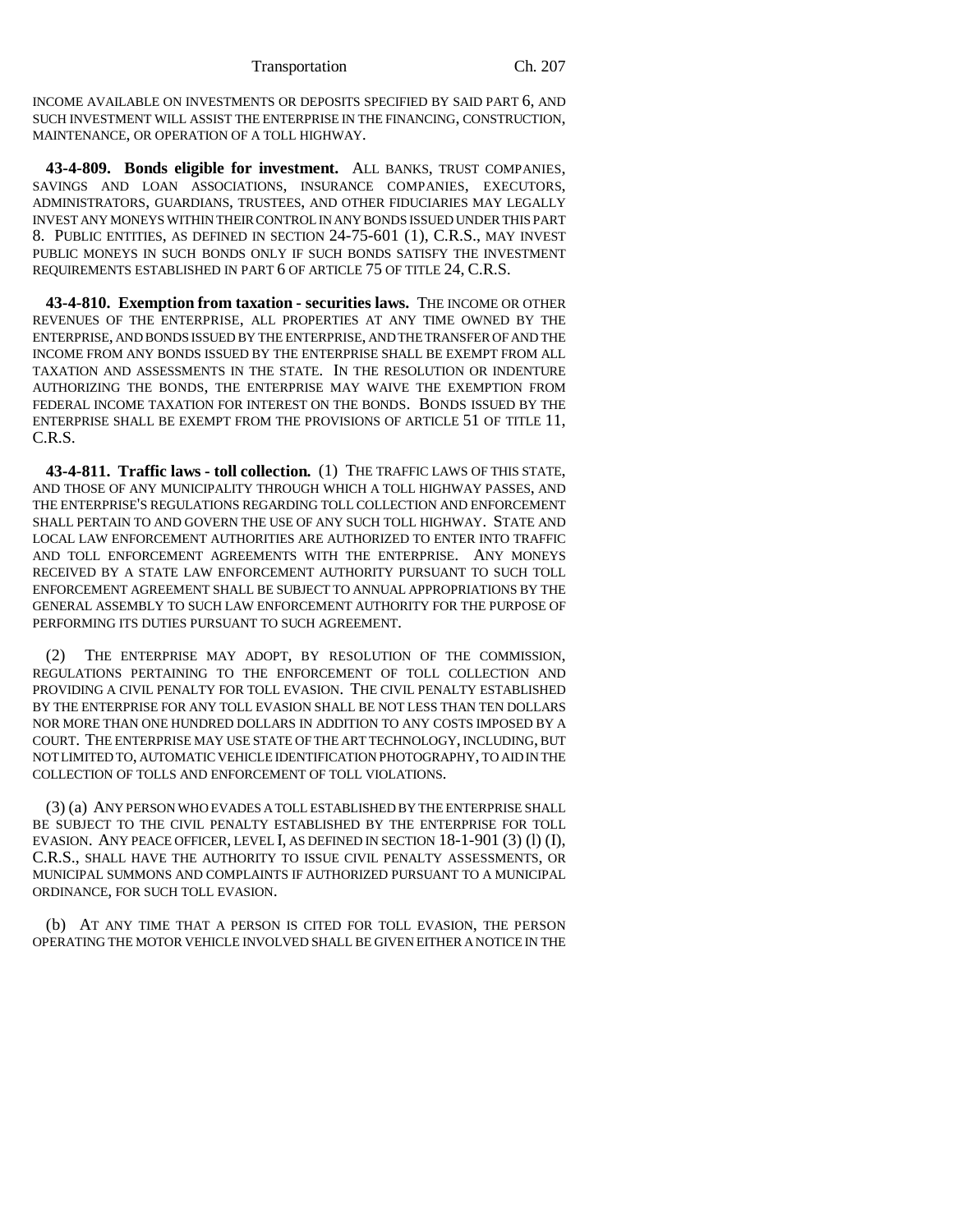FORM OF A CIVIL PENALTY ASSESSMENT NOTICE OR A MUNICIPAL SUMMONS AND COMPLAINT.

(c) IF A CIVIL PENALTY ASSESSMENT NOTICE IS ISSUED, SUCH NOTICE SHALL BE TENDERED BY A PEACE OFFICER, LEVEL I, AND SHALL CONTAIN THE NAME AND ADDRESS OF THE PERSON OPERATING THE MOTOR VEHICLE INVOLVED, THE LICENSE NUMBER OF THE MOTOR VEHICLE, SUCH PERSON'S DRIVER'S LICENSE NUMBER, THE NATURE OF THE VIOLATION, THE AMOUNT OF THE PENALTY PRESCRIBED FOR THE VIOLATION, THE DATE OF THE NOTICE, A PLACE FOR SUCH PERSON TO EXECUTE A SIGNED ACKNOWLEDGMENT OF SUCH PERSON'S RECEIPT OF THE CIVIL PENALTY ASSESSMENT NOTICE, A PLACE FOR SUCH PERSON TO EXECUTE A SIGNED ACKNOWLEDGMENT OF LIABILITY FOR THE CITED VIOLATION, AND SUCH OTHER INFORMATION AS MAY BE REQUIRED BY LAW TO CONSTITUTE THE NOTICE AS A COMPLAINT TO APPEAR IN COURT SHOULD THE PRESCRIBED PENALTY NOT BE PAID WITHIN TWENTY DAYS. EVERY CITED PERSON SHALL EXECUTE THE SIGNED ACKNOWLEDGMENT OF THE PERSON'S RECEIPT OF THE CIVIL PENALTY ASSESSMENT NOTICE.

(d) THE ACKNOWLEDGMENT OF LIABILITY SHALL BE EXECUTED AT THE TIME THE CITED PERSON PAYS THE PRESCRIBED PENALTY. THE PERSON CITED SHALL PAY THE CIVIL PENALTY AUTHORIZED BY THE ENTERPRISE AT THE OFFICE OF THE ENTERPRISE EITHER IN PERSON OR BY POSTMARKING SUCH PAYMENT WITHIN TWENTY DAYS OF THE NOTICE. IF THE PERSON CITED DOES NOT PAY THE PRESCRIBED PENALTY WITHIN TWENTY DAYS OF THE NOTICE, THE CIVIL PENALTY ASSESSMENT NOTICE SHALL CONSTITUTE A COMPLAINT TO APPEAR IN COURT, AND THE PERSON CITED SHALL, WITHIN THE TIME SPECIFIED IN THE CIVIL PENALTY ASSESSMENT NOTICE, FILE AN ANSWER TO THIS COMPLAINT WITH THE COUNTY COURT FOR THE COUNTY IN WHICH THE CIVIL PENALTY ASSESSMENT WAS ISSUED.

(e) IF A MUNICIPAL SUMMONS AND COMPLAINT IS ISSUED, THE ADJUDICATION OF THE VIOLATION SHALL BE CONDUCTED AND THE FORMAT OF THE SUMMONS AND COMPLAINT SHALL BE DETERMINED PURSUANT TO THE TERMS OF THE MUNICIPAL ORDINANCE AUTHORIZING ISSUANCE OF THE SUMMONS AND COMPLAINT. IN NO CASE SHALL THE PENALTY UPON CONVICTION FOR VIOLATION OF A MUNICIPAL ORDINANCE FOR TOLL EVASION EXCEED THE LIMIT ESTABLISHED IN SUBSECTION (2) OF THIS SECTION.

(4) THE RESPECTIVE COURTS OF THE MUNICIPALITIES, COUNTIES, THE CITY AND COUNTY OF DENVER, AND THE CITY AND COUNTY OF BROOMFIELD HAVE JURISDICTION TO TRY ALL CASES ARISING UNDER MUNICIPAL ORDINANCES AND STATE LAWS GOVERNING THE USE OF A TOLL HIGHWAY AND ARISING UNDER THE TOLL EVASION CIVIL PENALTY REGULATIONS ENACTED BY THE ENTERPRISE. VENUE FOR SUCH CASES SHALL BE IN THE MUNICIPALITY, COUNTY, OR CITY AND COUNTY WHERE THE ALLEGED VIOLATION OF MUNICIPAL ORDINANCE, STATE LAW, OR REGULATION OF THE ENTERPRISE OCCURRED.

(5) THE AGGREGATE AMOUNT OF PENALTIES, EXCLUSIVE OF COURT COSTS, COLLECTED AS A RESULT OF CIVIL PENALTIES IMPOSED PURSUANT TO RESOLUTIONS ADOPTED AS AUTHORIZED IN SUBSECTION (2) OF THIS SECTION SHALL BE REMITTED TO THE ENTERPRISE, AND SHALL BE APPLIED BY THE ENTERPRISE TO DEFRAY THE COSTS AND EXPENSES OF ENFORCING THE LAWS OF THE STATE AND THE REGULATIONS OF THE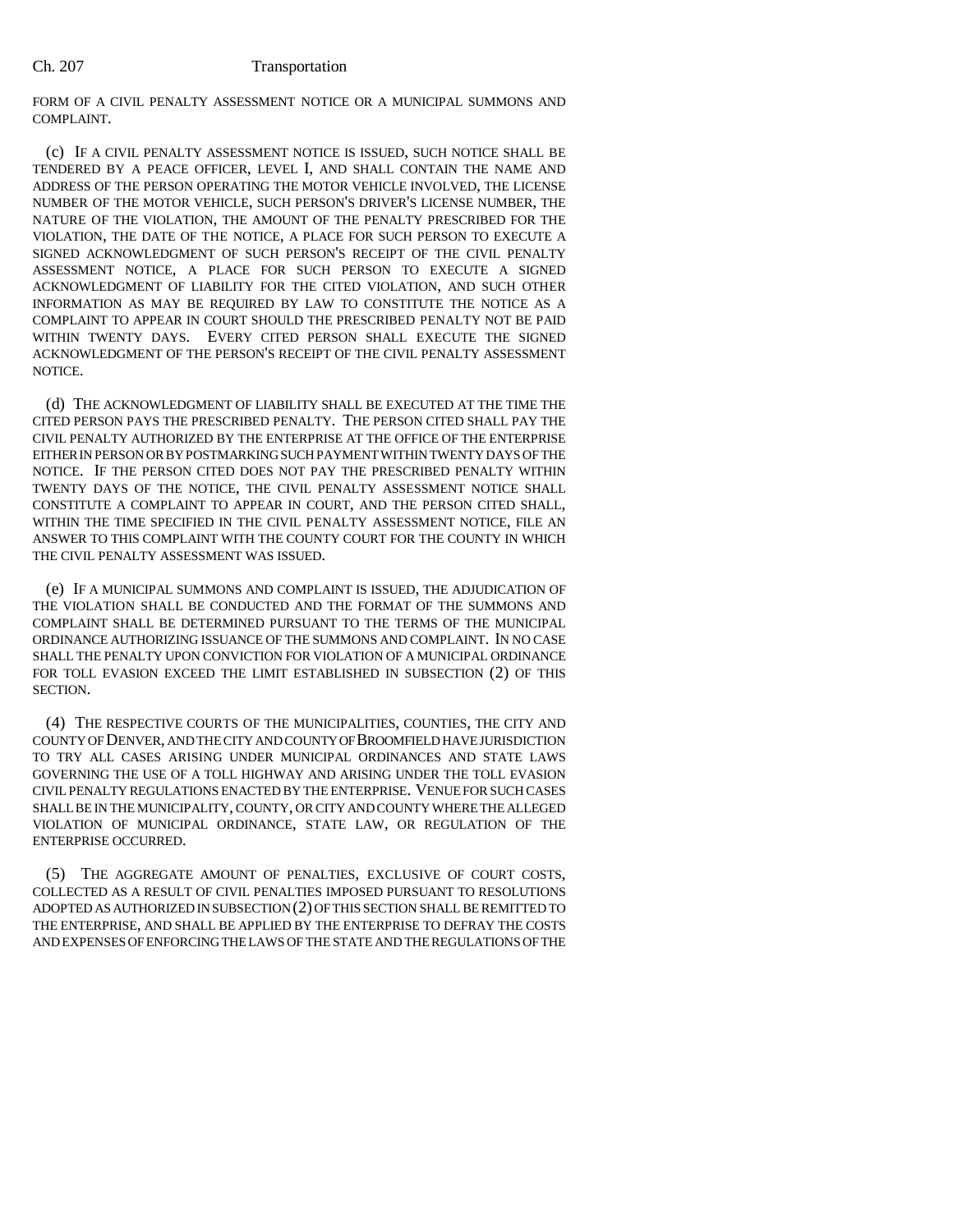ENTERPRISE. IF A MUNICIPAL SUMMONS OR COMPLAINT IS ISSUED, THE AGGREGATE PENALTY SHALL BE APPORTIONED PURSUANT TO THE TERMS OF ANY ENFORCEMENT AGREEMENT.

(6) (a) IN ADDITION TO THE PENALTY ASSESSMENT PROCEDURE PROVIDED FOR IN SUBSECTION (3) OF THIS SECTION, WHERE AN INSTANCE OF TOLL EVASION IS EVIDENCED BY AUTOMATIC VEHICLE IDENTIFICATION PHOTOGRAPHY OR OTHER TECHNOLOGY NOT INVOLVING A PEACE OFFICER, A CIVIL PENALTY ASSESSMENT NOTICE MAY BE ISSUED AND SENT BY FIRST-CLASS MAIL BY THE ENTERPRISE TO THE REGISTERED OWNER OF THE MOTOR VEHICLE INVOLVED. SUCH NOTICE SHALL CONTAIN THE NAME AND ADDRESS OF THE REGISTERED OWNER OF THE VEHICLE INVOLVED, THE LICENSE NUMBER OF THE VEHICLE INVOLVED, THE DATE OF THE NOTICE, THE TIME AND LOCATION OF THE VIOLATION, THE AMOUNT OF THE PENALTY PRESCRIBED FOR THE VIOLATION, A PLACE FOR SUCH PERSON TO EXECUTE A SIGNED ACKNOWLEDGMENT OF LIABILITY FOR THE CITED VIOLATION, AND SUCH OTHER INFORMATION AS MAY BE REQUIRED BY LAW TO CONSTITUTE THE NOTICE AS A COMPLAINT TO APPEAR IN COURT.

(b) SHOULD THE PRESCRIBED PENALTY NOT BE PAID WITHIN TWENTY DAYS OF THE NOTICE, IN ORDER TO ENSURE THAT ADEQUATE NOTICE HAS BEEN GIVEN, THE ENTERPRISE SHALL SEND A SECOND PENALTY ASSESSMENT NOTICE BY CERTIFIED MAIL, RETURN RECEIPT REQUESTED, CONTAINING THE SAME INFORMATION AS SET FORTH IN PARAGRAPH (a) OF THIS SUBSECTION (6). SUCH NOTICE SHALL SPECIFY THAT THE ALLEGED VIOLATOR MAY PAY THE SAME PENALTY ASSESSMENT AT ANY TIME PRIOR TO THE SCHEDULED HEARING.

(c) THE PROVISIONS OF PARAGRAPH (d) OF SUBSECTION (3) OF THIS SECTION CONCERNING PAYMENT OF THE PRESCRIBED PENALTY, AND FAILURE TO PAY, SHALL APPLY TO PENALTY ASSESSMENT NOTICES MAILED BY THE ENTERPRISE PURSUANT TO THIS SUBSECTION (6).

**43-4-812. Applicability of other laws.** (1) NOTWITHSTANDING ANY LAW TO THE CONTRARY, THE ENTERPRISE SHALL NOT BE SUBJECT TO THE PROVISIONS OF THE "PROCUREMENT CODE", ARTICLES 101 TO 112 OF TITLE 24, C.R.S.

(2) THE ENTERPRISE SHALL BE SUBJECT TO THE OPEN MEETINGS PROVISIONS OF THE COLORADO SUNSHINE LAW CONTAINED IN PART 4 OF ARTICLE 6 OF TITLE 24, C.R.S., AND THE OPEN RECORDS PROVISIONS OF ARTICLE 72 OF TITLE 24, C.R.S.

(3) NOTWITHSTANDING ANY OTHER LAW TO THE CONTRARY, THE PROVISIONS OF PART 3 OF ARTICLE 3 OF THIS TITLE AND ARTICLE 45 OF TITLE 7, C.R.S., SHALL NOT APPLY TO ANY TOLL HIGHWAY THAT IS FINANCED, CONSTRUCTED, OPERATED, OR MAINTAINED PURSUANT TO THIS PART 8 OR TO ANY PUBLIC-PRIVATE INITIATIVE PURSUANT TO SECTION 43-1-1203 OR 43-1-1204.

(4) REVENUES OF THE ENTERPRISE SHALL NOT BE SUBJECT TO THE PROVISIONS OF SECTION 43-1-1205.

(5) A TOLL HIGHWAY FINANCED, CONSTRUCTED, OPERATED, OR MAINTAINED PURSUANT TO THIS PART 8 SHALL CONFORM TO AND BE AN APPROVED PART OF THE APPLICABLE REGIONAL TRANSPORTATION PLAN AND THE STATEWIDE